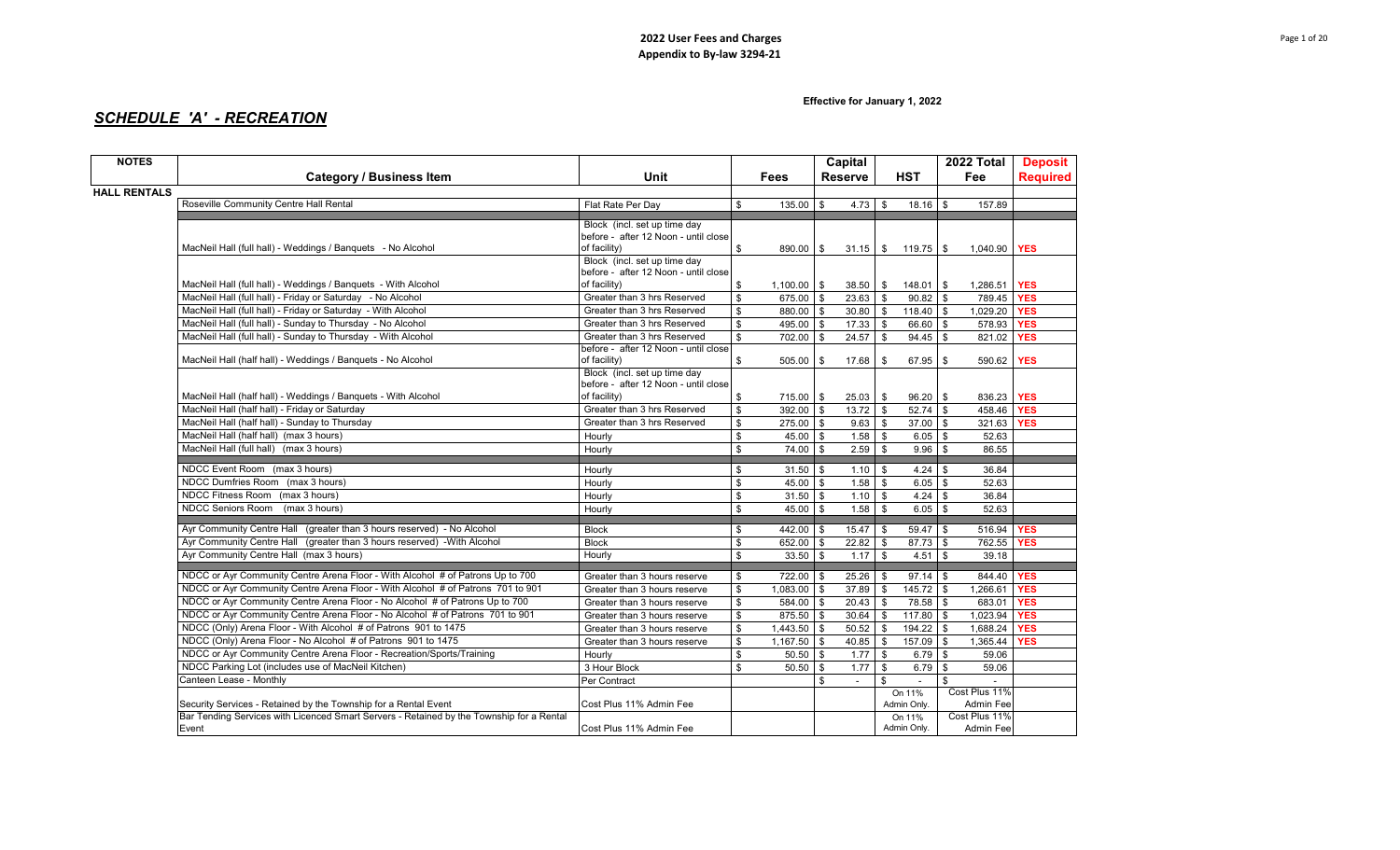# *SCHEDULE 'A' - RECREATION*

| <b>NOTES</b> |                                          |      |      | Capital        |           | 2022 T<br>Total | posit |
|--------------|------------------------------------------|------|------|----------------|-----------|-----------------|-------|
|              | <b>Business Item</b><br><b>Categor</b> ″ | Unit | Fees | <b>Reserve</b> | பவு<br>пэ | -ее             |       |

**NOTES**

*Deposits*

### *Reduced & Affiliate Rates - for Facility Rental Only*

 DEP - Deposit required when booking. Deposit is \$200 - The deposit is kept until after event is complete if there are no damages or issues the LCBO Licence. Affiliate Reductions 30% per Township Affiliate Policy. Affiliates need to apply each year per policy adopted in 2015 and will receive meeting space (not MacNeil hall) once per month at no cost. Plus other rentals at 30%. Affiliate and ongoing Rental rate Reductions only apply to the base rate - not capital fee Any bookings with deposits in 2020 will get the 2020 Rates applied. The Rate that is to be paid will be put in the rental contract. Cancellation less than 30 days before the event, will result in the Township retaining the \$200 deposit. Repeat Rental rates for renters booking and paying in advance for over 15 hours of rentals per 4 month period, receive reductions of 20% - applied to the base rental only.

 Guests must vacate the hall by 1:00 am. Clean-up crew for the even must vacate the hall by 2:00 am. If the facilities not vacated by 2 a.m. the Renter will be invoiced for the additional time at the rate of \$80 per hour plus HST.

Full payment for rental is due 30 days prior to the event and the deposit is NOT applied to that payment.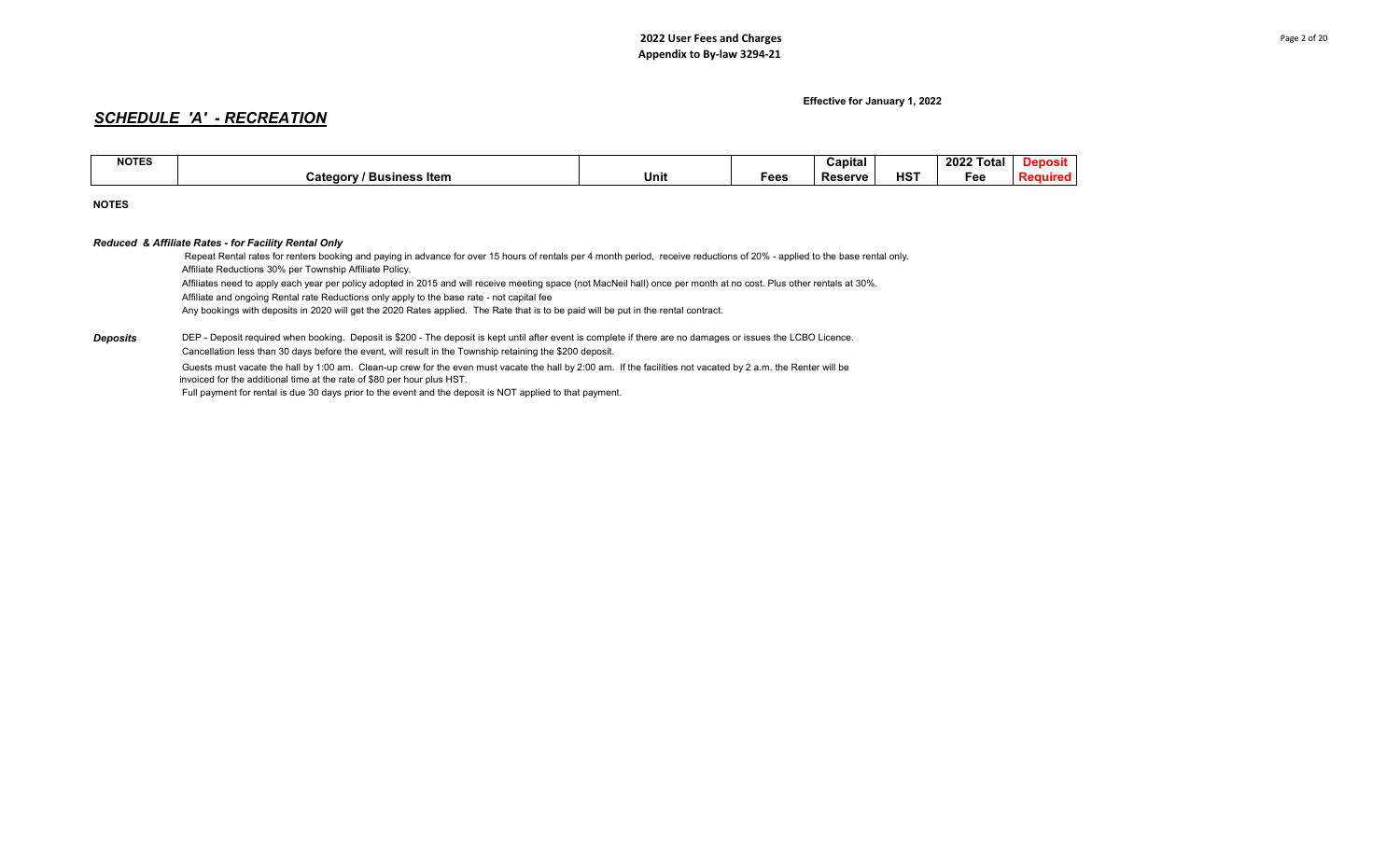# *SCHEDULE 'A' - RECREATION*

| <b>NOTES</b> |                              |      |      | Capital        |                 | $-2022$<br><b>Total</b> |  |
|--------------|------------------------------|------|------|----------------|-----------------|-------------------------|--|
|              | ′ Business Item<br>⊺ateqorvٽ | Unit | Fees | <b>Reserve</b> | HS <sup>7</sup> | Fee                     |  |

## **ICE RENTALS** Fall ice rentals for 2022 effective June 1st

| Prime Time = Monday - Friday 5 pm - 10 pm & Saturday & Sunday, 8 am-10 pm                                                                                                                                                                 |
|-------------------------------------------------------------------------------------------------------------------------------------------------------------------------------------------------------------------------------------------|
| Early Bird Weekday = $7:00$ am -9:00 am                                                                                                                                                                                                   |
| Early Bird Weekend = 6 am to 8 am                                                                                                                                                                                                         |
| Daytime = Monday - Friday 9:00 am - 5:00 pm                                                                                                                                                                                               |
| Late Night = $10:00$ pm - $12:00$ pm                                                                                                                                                                                                      |
| Ayr Skating Club - Ticket Ice is booked in advance of the season, on weekdays which<br>do not fall on Statutory or Civic Holidays or school board PA (PD) days or conflict with<br>other major Tournaments booked at the NDCC as follows: |
| a. Monday, Tuesday, Thursday and Fridays between 7-9 am                                                                                                                                                                                   |
| b. Wednesdays from 6-8 am,                                                                                                                                                                                                                |
| c. Mondays 1-3 pm.                                                                                                                                                                                                                        |
|                                                                                                                                                                                                                                           |

 **d. Tuesday, Thursday and Fridays 2-4 pm,** 

| <b>Adult Prime Time</b>                                                                    | Hourly                      | 222.00 | 8.00  | 29.90  | 259.90 |
|--------------------------------------------------------------------------------------------|-----------------------------|--------|-------|--------|--------|
| Minor Sports Prime Time (75% of Adult Prime)                                               | Hourly                      | 167.00 | 6.00  | 22.49  | 195.49 |
| Early Bird Weekday & Non Statutory or Civic Holidays                                       | Hourly                      | 64.00  | 4.00  | 8.84   | 76.84  |
| Early Bird Weekend & Statutory or Civic Holidays                                           | Hourly                      | 64.00  | 4.00  | 8.84   | 76.84  |
| Davtime                                                                                    | Hourly                      | 120.00 | 8.00  | 16.64  | 144.64 |
| Ayr Skating Club - Ticket Ice                                                              | Per Session (up to 2 hours) | 20.50  |       | 2.67   | 23.17  |
| Late Night                                                                                 | Hourly                      | 197.00 | 8.00  | 26.65  | 231.65 |
| <b>Public Skating</b>                                                                      | Per Person                  | 2.65   |       | 0.35   | 3.00   |
| <b>Public Skating</b>                                                                      | Per Family (4 or more)      | 8.85   |       | 1.15 I | 10.00  |
| Birthday Party - ICE & Room Rental - 1 Hour Ice; Up to 3 Hours for the room. The Room will |                             |        |       |        |        |
| be the Event Room at the NDCC or the Community Hall at the ACC                             |                             | 246.00 | 10.00 | 33.28  | 289.28 |
|                                                                                            |                             |        |       |        |        |

#### **PARK RENTALS 2.0%**

| School Board Grass Cutting Charge Back                                    | Per MEU                              | 243.36  |  |              | 275.00   |
|---------------------------------------------------------------------------|--------------------------------------|---------|--|--------------|----------|
| Gazebo Rentals - Wedding Photos                                           | Per Use                              | 112.65  |  | $14.64$   \$ | 127.29   |
| Township - Picnic Shelter - max 4 hours (includes 4 picnic tables)        | Per Use                              | 80.47   |  |              | 90.93    |
| Township - Picnic Shelter - max 4 hours (includes 8 picnic tables)        | Per Use                              | 134.11  |  | $17.43$ \$   | 151.54   |
|                                                                           | Per Use if staff required - $@$ cost |         |  |              |          |
| All other Park Rentals / Festivals / Events - per day (excludes staffing) | + 10%                                | .823.93 |  | $237.11$ \$  | 2.061.04 |

 *Note: Registered Charitable Fundraisers delivering Programs in North Dumfries my apply to receive a 30% reduction in their Park Rental Fees.*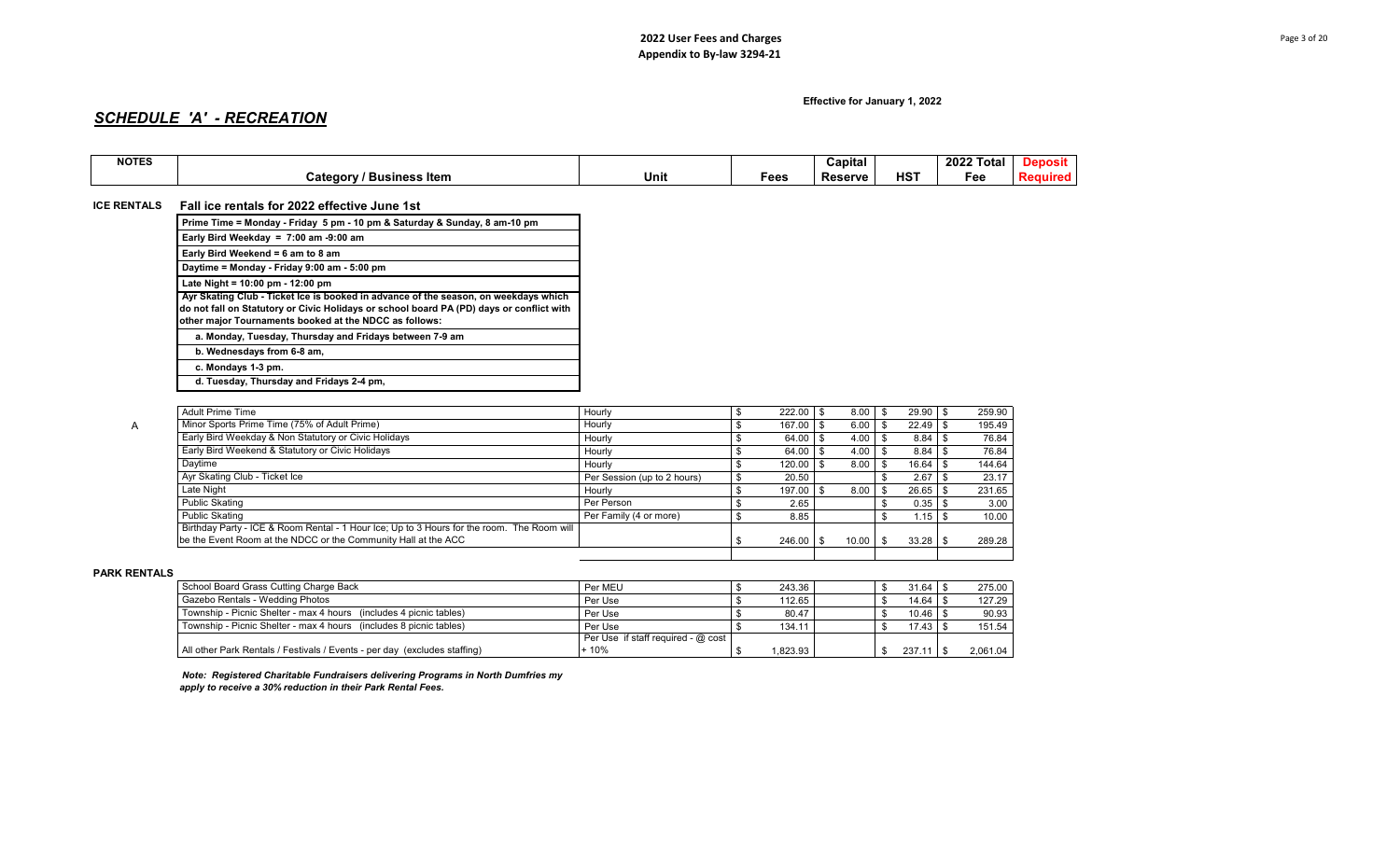**Effective for January 1, 2022**

# *SCHEDULE 'A' - RECREATION*

| <b>NOTES</b>          | <b>Category / Business Item</b>                                                                         | Unit                          |                | Fees       |      | Capital<br><b>Reserve</b> |                          | <b>HST</b> | 2022 Total<br>Fee                  | <b>Deposit</b><br><b>Required</b> |
|-----------------------|---------------------------------------------------------------------------------------------------------|-------------------------------|----------------|------------|------|---------------------------|--------------------------|------------|------------------------------------|-----------------------------------|
|                       |                                                                                                         |                               |                |            |      |                           |                          |            |                                    |                                   |
| <b>BALL DIAMONDS</b>  |                                                                                                         |                               |                |            |      |                           |                          |            |                                    |                                   |
|                       | Township - Adult (per game or practice) - 2 hour time block                                             | Per Time Block                | \$             | 36.75      | - \$ | 5.00                      | $\mathsf{S}$             |            | 47.18                              |                                   |
|                       | Ball Diamonds Per Day - Does Not included Light Fee                                                     | Per Day                       | \$             | 145.00     | - \$ | 10.00                     | - \$                     | $20.15$ \$ | 175.15                             |                                   |
|                       | Tournament - Adults (per diamond per day)                                                               | Per Day                       | \$             | 145.00     | - \$ | 10.00                     | $\overline{\phantom{a}}$ | $20.15$ \$ | 175.15                             |                                   |
| A                     | Township Minor Sports Organizations - Softball - for Season                                             | Season                        | \$             | 4,600.00   |      |                           | \$                       | 598.00     | \$<br>5,198.00                     |                                   |
|                       | Tournament - Minor Sports (per diamond per day)                                                         | Per Day                       | \$             | 121.00     | - \$ | $\overline{\phantom{a}}$  | -\$                      | $15.73$ \$ | 136.73                             |                                   |
|                       | ND Sport Camp - Ball Diamonds Per Day                                                                   | Per Day Max                   | \$             | 121.00     |      | 5.00                      | \$                       | $16.38$ \$ | 142.38                             |                                   |
|                       | Ball Diamond Light Fee (if used)                                                                        | Flat Rate Per Night           | \$             | 36.75      |      | 5.00                      | - \$                     | $5.43$ \$  | 47.18                              |                                   |
|                       | Concession Stand with tournament (per day) (operated by tournament organizer)                           | Per Day                       | \$             | 112.00     |      |                           | $\mathbf{s}$             | 14.56      | \$<br>126.56                       |                                   |
|                       | Concession Stand with tournament - liquor license (per day) (operated by tournament                     |                               |                |            |      |                           |                          |            |                                    |                                   |
|                       | organizer)                                                                                              | Per Day                       | \$             | 187.75     |      |                           | $\mathbf{s}$             | 24.41      | 212.16<br>$\overline{\phantom{a}}$ |                                   |
|                       |                                                                                                         |                               |                |            |      |                           |                          |            |                                    |                                   |
| <b>SOCCER PITCHES</b> |                                                                                                         |                               |                |            |      |                           |                          |            |                                    |                                   |
| A                     | Township Minor Sports Organizations - Soccer - for Season                                               | For Season                    | \$             | 7,275.00   |      |                           | \$                       | $945.8$ \$ | 8,220.8                            |                                   |
|                       | Tournament - Adult (per practice or game) - hourly (Does not include Light Fee)                         | Hourly (All but Cowan fields) | \$             | 24.25      |      | 5.00                      | - \$                     | $3.80$ \$  | 33.05                              |                                   |
|                       | Tournament - Minor Sport (pitch per day) (Does not include Light Fee)                                   | Per Day - All fields          | \$             | 36.75      |      | $12.50$ \$                |                          | $6.40$ \$  | 55.65                              |                                   |
|                       | Adult Tournament Day Rate (Does not include Light Fee)                                                  | Per Day - All fields          | $\mathfrak{S}$ | 203.00     | l \$ | 12.50                     | \$                       | $28.02$ \$ | 243.52                             |                                   |
|                       |                                                                                                         |                               |                |            |      |                           |                          |            |                                    |                                   |
|                       | <b>COWAN SOCCER PITCHES</b> (Irrigated Fields Only)<br>Township - Adult (per practice or game) - hourly | Hourly                        |                | $34.00$ \$ |      | $5.00$ \$                 |                          |            | 44.07                              |                                   |
|                       |                                                                                                         |                               | \$             |            |      |                           |                          | $5.07$ \$  |                                    |                                   |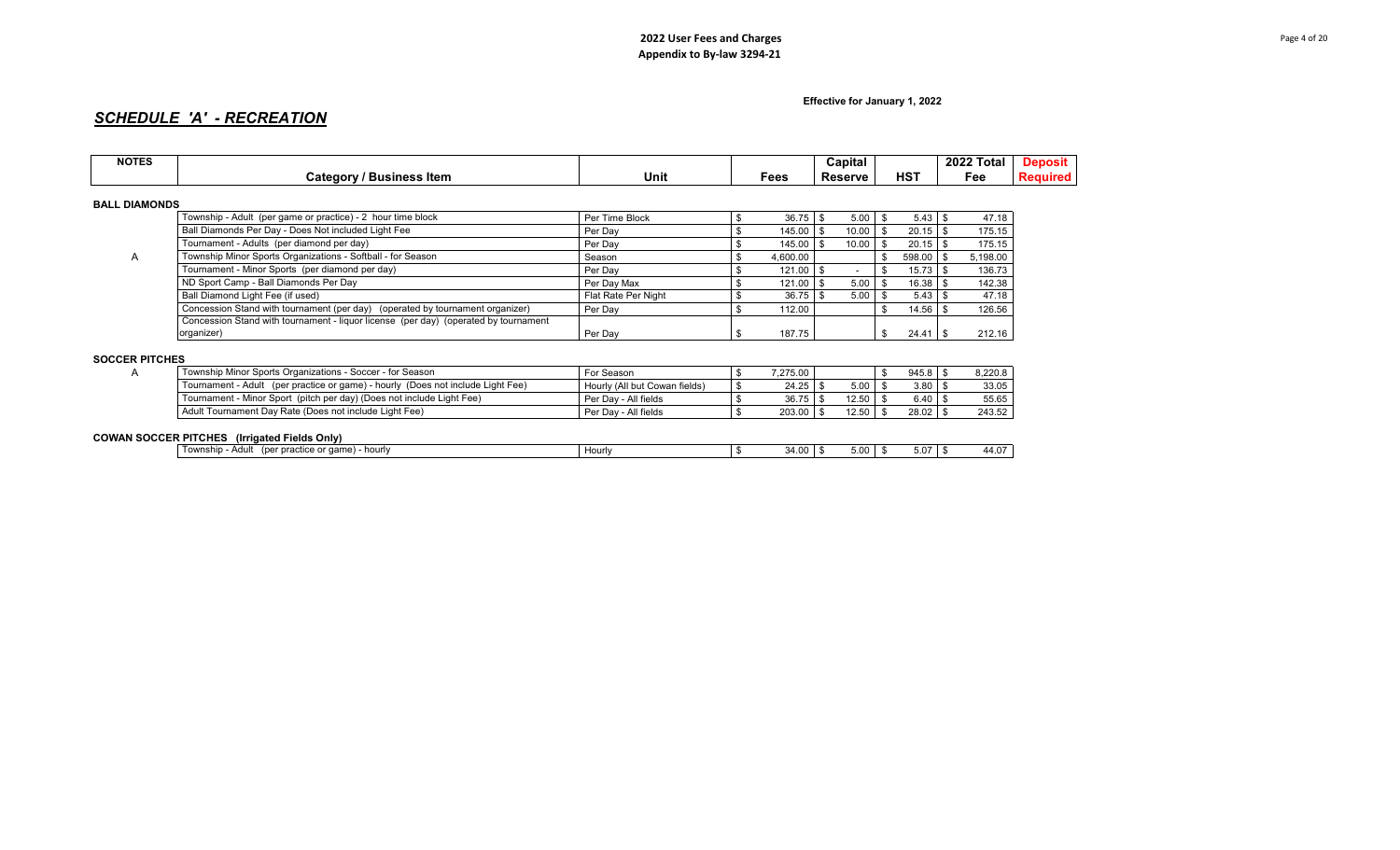**Effective for January 1, 2022**

# *SCHEDULE 'A' - RECREATION*

| <b>NOTES</b> |                                                                                     |                     |                       |         | Capital |              | 2022 Total | <b>Deposit</b>  |
|--------------|-------------------------------------------------------------------------------------|---------------------|-----------------------|---------|---------|--------------|------------|-----------------|
|              | Category / Business Item                                                            | Unit                | Fees                  | Reserve |         | <b>HST</b>   | Fee        | <b>Required</b> |
|              | Township - Adult (per practice or game) -2 hour time block                          | Per Time Block      | 68.00 \ \$            |         | 7.50    | $9.82$ \$    | 85.32      |                 |
|              | Soccer Field Light Fee (if used)                                                    | Flat Rate Per Night | $36.75$ $\frac{1}{5}$ |         | 5.00    |              | 47.18      |                 |
|              | Concession Stand with Tournament (per day) (operated by tournament organizer)       | Per Dav             | 112.00                |         |         | $14.56$   \$ | 126.56     |                 |
|              | Concession Stand with Tournament - liquor license (per day) (operated by tournament |                     |                       |         |         |              |            |                 |
|              | organizer)                                                                          | Per Dav             | 187.75                |         |         |              | 212.16     |                 |

### **ADVERTISING PROGRAM**

|   | NDCC Minor Sport Licensing Fee - Hockey Board Panel (each)                                  | Per Season     | \$<br>218.00  |      |              |      | 246.34   |
|---|---------------------------------------------------------------------------------------------|----------------|---------------|------|--------------|------|----------|
| в | NDCC Hockey Boards - Direct Lease - Hockey Board Panel (each)<br>1 season rate)             | Per Season     | 327.00        |      | $42.51$   \$ |      | 369.51   |
| B | NDCC Hockey Boards - Direct Lease - Hockey Board Panel (each)<br>(2 season rate)            | Per Season     | 300.00        |      | $39.00$   \$ |      | 339.00   |
| B | NDCC Hockey Boards - Direct Lease - Hockey Board Panel (each)<br>(3 season rate)            | Per Season     | 273.00        |      | $35.49$ \ \$ |      | 308.49   |
|   | NDCC Glass Advertising Decals - Penalty Boxes / Score Timer Box                             | Per Season     | 327.00        |      | 42.51        | - \$ | 369.51   |
|   | NDCC Score clock- Panels (each panel / season)                                              | Per Season     | 327.00        |      | 42.51        | - \$ | 369.51   |
| в | NDCC Score clock - Underside Panel (each panel / season)                                    | Per Season     | 812.00        |      | $105.56$ \$  |      | 917.56   |
|   | NDCC Centre Logo (per Winter season)                                                        | Per Season Fee | \$<br>.234.00 |      | 160.42       | -\$  | 1,394.42 |
|   | NDCC -Side - Logo (per Winter Season)                                                       | Per Season Fee | \$<br>616.00  |      | 80.08        | -\$  | 696.08   |
| n | ACC Centre - Logo (per Winter season)                                                       | Per Season Fee | 678.00        |      | 88.14        | -\$  | 766.14   |
| в | ACC -Side - Logo (per Winter Season)                                                        | Per Season Fee | \$<br>336.60  |      | 43.76        | - \$ | 380.36   |
|   | ACC Hockey Boards - Direct Lease - Hockey Board Panel (each)<br>season rate)                | Per Season     | 268.25        |      | 34.87        | - \$ | 303.12   |
|   | ACC Hockey Boards - Direct Lease - Hockey Board Panel (each)<br>(2 season rate)             | Per Season     | 241.50        |      | 31.40        | - \$ | 272.90   |
| в | ACC Hockey Boards - Direct Lease - Hockey Board Panel (each)<br>(3 season rate)             | Per Season     | 215.00        |      | $27.95$ \$   |      | 242.95   |
|   | Zamboni - Magnetic Panels or Vehicle Wrap (1 season rate)                                   | Per Side       | 1,000.00      |      | 130.00       |      | 1,130.00 |
|   | Cowan Park Soccer - Perimeter Fence - Display Panel (each)<br>1 season rate)                | Per Season     | 268.25        |      | 34.87        | - \$ | 303.12   |
| в | Schmidt & Victoria Park Baseball - Outfield Fence - Display Panel (each)<br>(1 season rate) | Per Season     | 268.25        |      | 34.87        |      | 303.12   |
|   | Sponsorship - Free Public Skating                                                           | Per Session    | $222.00$ \$   | 8.00 | $29.90$ \$   |      | 259.90   |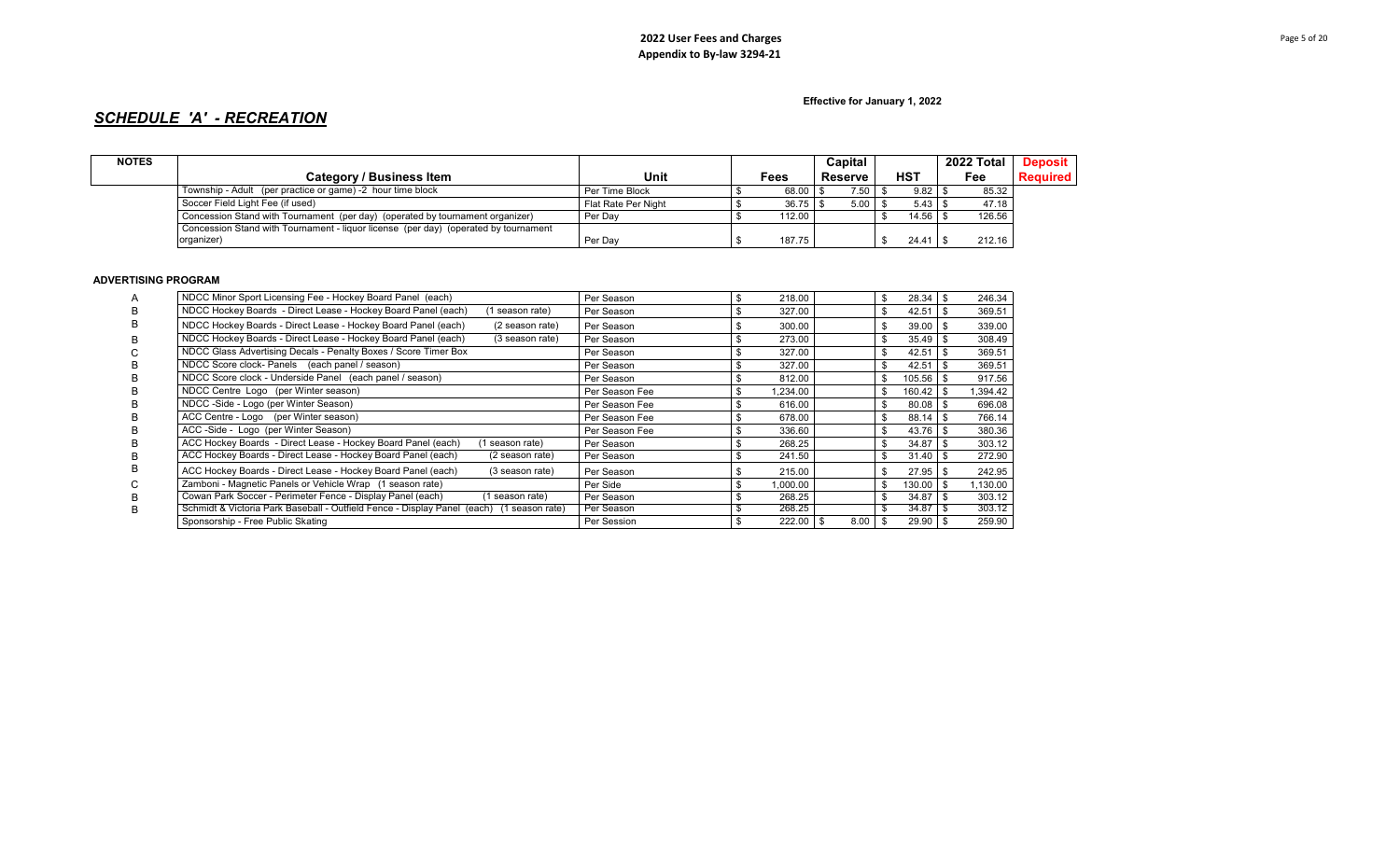# *SCHEDULE 'A' - RECREATION*

| <b>NOTES</b>        |                                                                                     |                |     |             | Capital        |                     | 2022 Total          | <b>Deposit</b>  |
|---------------------|-------------------------------------------------------------------------------------|----------------|-----|-------------|----------------|---------------------|---------------------|-----------------|
|                     | <b>Category / Business Item</b>                                                     | Unit           |     | <b>Fees</b> | <b>Reserve</b> | <b>HST</b>          | Fee                 | <b>Required</b> |
| <b>PROGRAM FEES</b> |                                                                                     |                |     |             |                |                     |                     |                 |
| D, E, F             | Pickleball Drop-in - January - June 2022                                            |                |     |             |                |                     |                     |                 |
|                     | Seniors (Age 60+) - Purchase before April 1, 2022                                   | Per Session    | \$  | 57.00       |                | $7.41$ \$<br>\$     | 64.41               |                 |
|                     | Seniors (Age 60+) - Purchase April 1, 2022 and after                                | Per Session    | \$. | 31.50       |                | 4.10<br>\$          | <b>S</b><br>35.60   |                 |
|                     | Adult - Purchase before April 1, 2022                                               | Per Session    |     | 71.50       |                | $9.30$ \$<br>\$     | 80.80               |                 |
|                     | Adult - Purchase April 1, 2022 and after                                            | Per Session    | \$  | 39.25       |                | $5.10$ \$<br>\$     | 44.35               |                 |
| D, E, F             | Pickleball Drop-in - July/August 2022                                               |                |     |             |                |                     |                     |                 |
|                     | Seniors (Age 60+)                                                                   | Per Session    |     | 28.50       |                | 3.71<br>\$          | 32.21<br>l S        |                 |
|                     | Adult                                                                               |                | \$. | 35.75       |                | \$<br>4.65          | $\sqrt{3}$<br>40.40 |                 |
| D, E, F             | Pickleball Drop-in - September - December 2022                                      |                |     |             |                |                     |                     |                 |
|                     | Seniors (Age 60+) - Purchase before Nov 1, 2022                                     | Per Session    | \$. | 43.00       |                | $5.59$ \$<br>\$     | 48.59               |                 |
|                     | Seniors (Age 60+) Purchase Nov 1, 2022 and after                                    | Per Session    |     | 23.50       |                | 3.06<br>\$          | 26.56<br>l S        |                 |
|                     | Adult - Purchase before Nov 1, 2022                                                 | Per Session    | \$. | 53.50       |                | 6.96<br>\$          | l \$<br>60.46       |                 |
|                     | Adult Purchase Nov 1, 2022 and after                                                | Per Session    | \$  | 29.50       |                | $3.84$ \$<br>\$     | 33.34               |                 |
|                     | <b>Other Recreation Program</b>                                                     |                |     |             |                |                     |                     |                 |
|                     | Outdoor Fitness Training Permit - park use only                                     | Per 2 hour use | \$  | 15.00       |                | $1.95$ \$<br>\$     | 16.95               |                 |
|                     | <b>Outdoor Volleyball Courts</b>                                                    | Hourly         |     | 15.00       |                | $1.95$ \$<br>\$     | 16.95               |                 |
|                     | Adult Recreation Programs/Workshops - subject to min/max registrations              | Hourly         |     | 6.00        |                | $0.78$ \ \ \$<br>\$ | 6.78                |                 |
|                     | Youth Recreation Programs/Camps/other activities - subject to min/max registrations | Hourly         |     | 3.75        |                | $0.49$ \$<br>\$     | 4.24                |                 |
|                     | Senior Recreation Programs/Workshops - subject to min/max registrations             | Hourly         | \$  | 5.00        |                | $0.65$ \$<br>\$     | 5.65                |                 |
|                     | Walking Track - SPECIAL EVENT (Track closed to public)                              | Hourly         | \$  | 15.00       |                | $1.95$ \$<br>\$     | 16.95               |                 |
|                     | Youth Birthday Parties - 1/2 McNeil Hall & Fitness or Event Room                    | 3 hours        | \$  | $145.00$ \$ | $5.08$ \$      | 19.51               | \$<br>169.58        |                 |
|                     | Youth Birthday Parties - Full McNeil Hall & Fitness or Event Room                   | 3 hours        | \$  | $222.00$ \$ | 7.77S          | $29.87$ \$          | 259.64              |                 |

### **DONATION PROGRAM FEES**

| <b>Memorial Trees</b>                | - Species Dependent<br>Per Tree - | Cost Plus \$250 |  | Cost Plus \$250 |
|--------------------------------------|-----------------------------------|-----------------|--|-----------------|
| <b>Memorial Benches</b>              | Per Bench                         | Cost plus \$350 |  | Cost plus \$350 |
| <b>Other Memorial Park Furniture</b> | Per Piece of Park Furniture       | Cost Plus \$100 |  | Cost Plus \$100 |
| NDCC Seats - Donation to the NDCC    | Per Seat                          | \$350/seat      |  | \$350/seat      |

### **NOTES**

- **A** Invoiced to Minor Sports Orgs
- **B** Design & Production Owner<br>**C** Design, Production & Install C
- 
- **C** Design, Production & Install Owner<br>**D** Purchasers of Pickle Ball Seasons I **D** Purchasers of Pickle Ball Seasons Pass will be issued a Bracelet which must be worn at all times when on the court.<br> **E** Pickleball has a "One for Free" program.
- **E** Pickleball has a "One for Free" program.<br>**F** Refunds of Pickleball Fees will be pro-rat
- **F** Refunds of Pickleball Fees will be pro-rated based on unused time and are subject to a \$5.00 administration charge.

Rounding of Fees: Per Canada Revenue Agency : Rounding should only be used on the total amount charged after the calculation of any applicable duties or taxes such as the Goods and Services Tax (GST)/Harmonized Sales Tax (HST). For more information see Phasing out the penny: tax implications for businesses. The GST/HST is calculated on the amount charged for taxable supplies. Rounding should take place after the GST/HST is calculated on the invoice, and **only when the customer is paying the total amount of an invoice in cash or paying the balance of an invoice in cash.**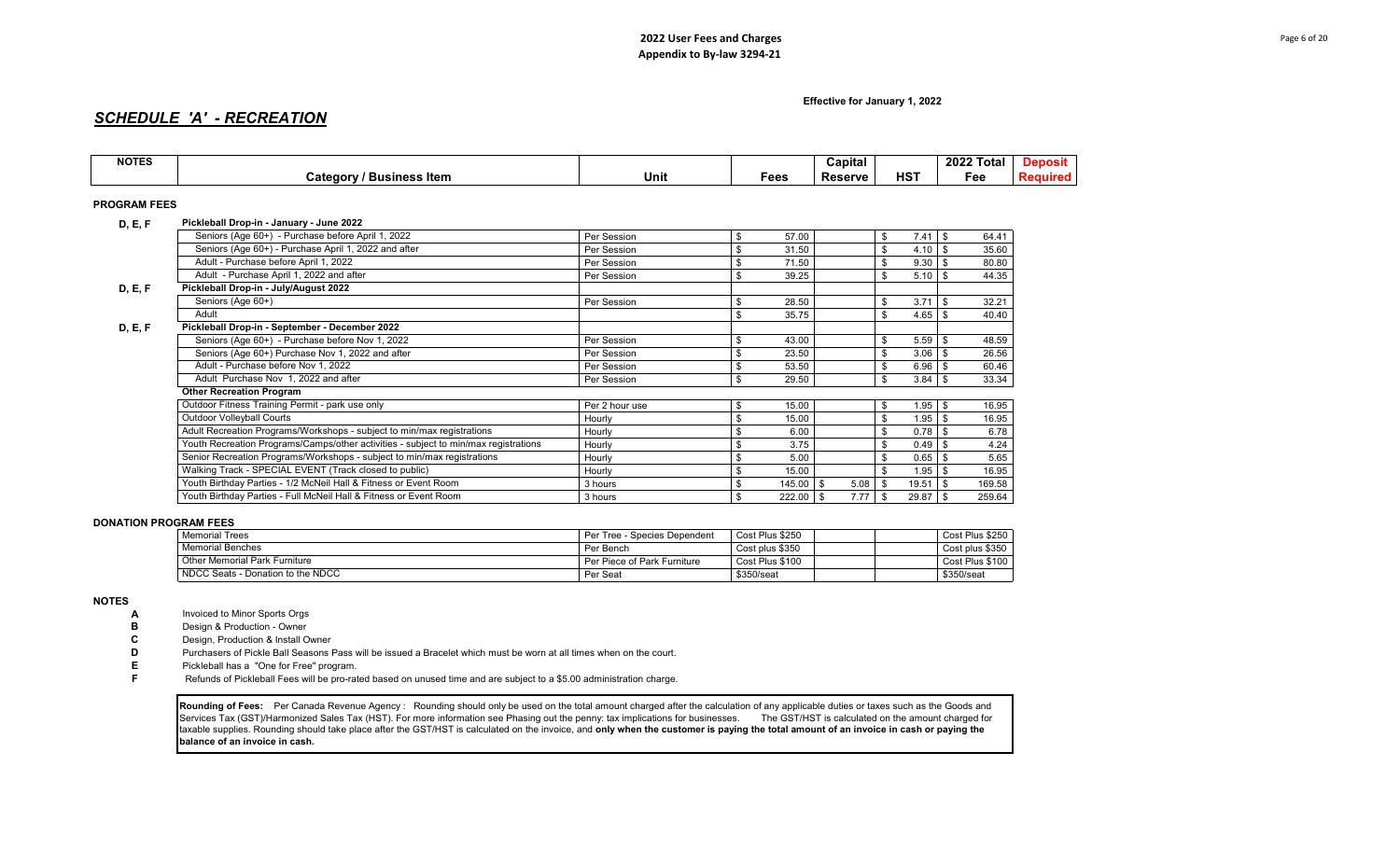# *SCHEDULE 'B' -BUILDING SERVICES*

|                          |                                       |      |      | Capital        |                      | 2022<br>ГоtаI |
|--------------------------|---------------------------------------|------|------|----------------|----------------------|---------------|
| <b>NOTE</b> <sup>•</sup> | ltem<br>∵ategorvمv<br><b>BUSINESS</b> | Unit | Fees | <b>Reserve</b> | H <sub>0</sub><br>пә | Fee           |

### **GROUP A & B ASSEMBLY, INSTITUTIONAL**

| <b>Building Shell Only</b> | Per SQ FT | 2.43   | N/A | N/A | $\sqrt{2}$<br>⌒<br>Z.4. |
|----------------------------|-----------|--------|-----|-----|-------------------------|
| Building Finished          | Per SQ FT | 2.55   | N/A | N/A | 2.55                    |
| Alterations/Renovations    | Per SQ FT | 0.53   | N/A | N/A | 0.53                    |
| Portable Classroom         | Flat Fee  | 360.00 | N/A | N/A | 360.00                  |

### **GROUP C - RESIDENTIAL**

|    | Single, Semi-Detached, Duplex, Townhouse Dwellings including additions | Per SQ FT | 1.49     | N/A | N/A | 1.49     |
|----|------------------------------------------------------------------------|-----------|----------|-----|-----|----------|
| 2  | Apartment Building - classified as Part 3 in OBC                       | Per SQ FT | 1.44     | N/A | N/A | 1.44     |
|    | Alterations / Renovations including basement space                     | Per SQ FT | 0.48     | N/A | N/A | 0.48     |
|    | Mobile Homes/ Manufactured Homes                                       | Flat Fee  | 965.00   | N/A | N/A | 965.00   |
| 3  | Detached Garages, Storage Sheds & Other Accessory Structures           | Per SQ FT | 0.46     | N/A | N/A | 0.46     |
|    | Decks, Covered Porches                                                 | Flat Fee  | 190.00   | N/A | N/A | 190.00   |
|    | Pools (above or below grade)                                           | Flat Fee  | 190.00   | N/A | N/A | 190.00   |
| 4  | Lot Grading Fee                                                        |           | 184.00   | N/A | N/A | 184.00   |
| -5 | Lot Grading Fee - Peer Review                                          |           | 640.00   | N/A | N/A | 640.00   |
| 6  | Refundable Final Occupancy Permit                                      |           | 1.500.00 | N/A | N/A | 1,500.00 |

### **GROUP D & E -BUSINESS, PERSONAL SERVICES & MERCANTILE**

| $\sim$<br>l Building Shell Only              | $\sim$ $\sim$ $\sim$<br>Dor<br><b>. 이 보</b> | $\overline{\phantom{a}}$<br>.0' | N/A | <b>AII</b><br>N/t | 1.0                     |
|----------------------------------------------|---------------------------------------------|---------------------------------|-----|-------------------|-------------------------|
| Buildina<br>Finished                         | ___<br>Dor<br>.                             | $\sim$<br>.                     | N/A | <b>AI</b><br>N/I  | .78                     |
| $\ddot{\mathbf{a}}$<br>erations/Renovations_ | $\sim$ $\sim$<br>___<br>ימם<br>.            | $\sim$ $\sim$<br>$\mathsf{U}$ . | N/A | <b>MII</b><br>N/t | $\sim$ $-$<br><b>U.</b> |

## **GROUP F - INDUSTRIAL**

| $Par$ SO ET<br>N/A<br>$\cdots$<br>0.87<br><b>Building Shell Only</b><br>N/I<br>ىپ<br>- 51           |  |  |  |                         |
|-----------------------------------------------------------------------------------------------------|--|--|--|-------------------------|
|                                                                                                     |  |  |  | 0.87                    |
| $Par$ SO ET<br>.<br>N/A<br>0.94<br>Building<br>Finished<br>N/I<br>ັບພ<br>- 61                       |  |  |  | 0.94                    |
| $Par$ SO ET<br>5.11A<br>N/A<br>$\sim$ $\sim$<br>Alterations/Renovations<br>U.b<br>N/I<br>ىپ<br>- 61 |  |  |  | $\sim$<br>$0.6^{\circ}$ |

### **FARM BUILDINGS**

| New Construction / Additions           | Per SQ FT | 0.47   | N/A | N/A | $0.47$ |
|----------------------------------------|-----------|--------|-----|-----|--------|
| Farm Building Alteration / Renovations | Per SQ FT | 0.34   | N/A | N/A | 0.34   |
| Silos / Grain Bins                     | Flat Fee  | 275.00 | N/A | N/A | 275.00 |
| <b>Manure Tanks</b>                    | Flat Fee  | 435.00 | N/A | N/A | 435.00 |
| Greenhouses                            | Per SQ FT | 0.08   | N/A | N/A | 0.08   |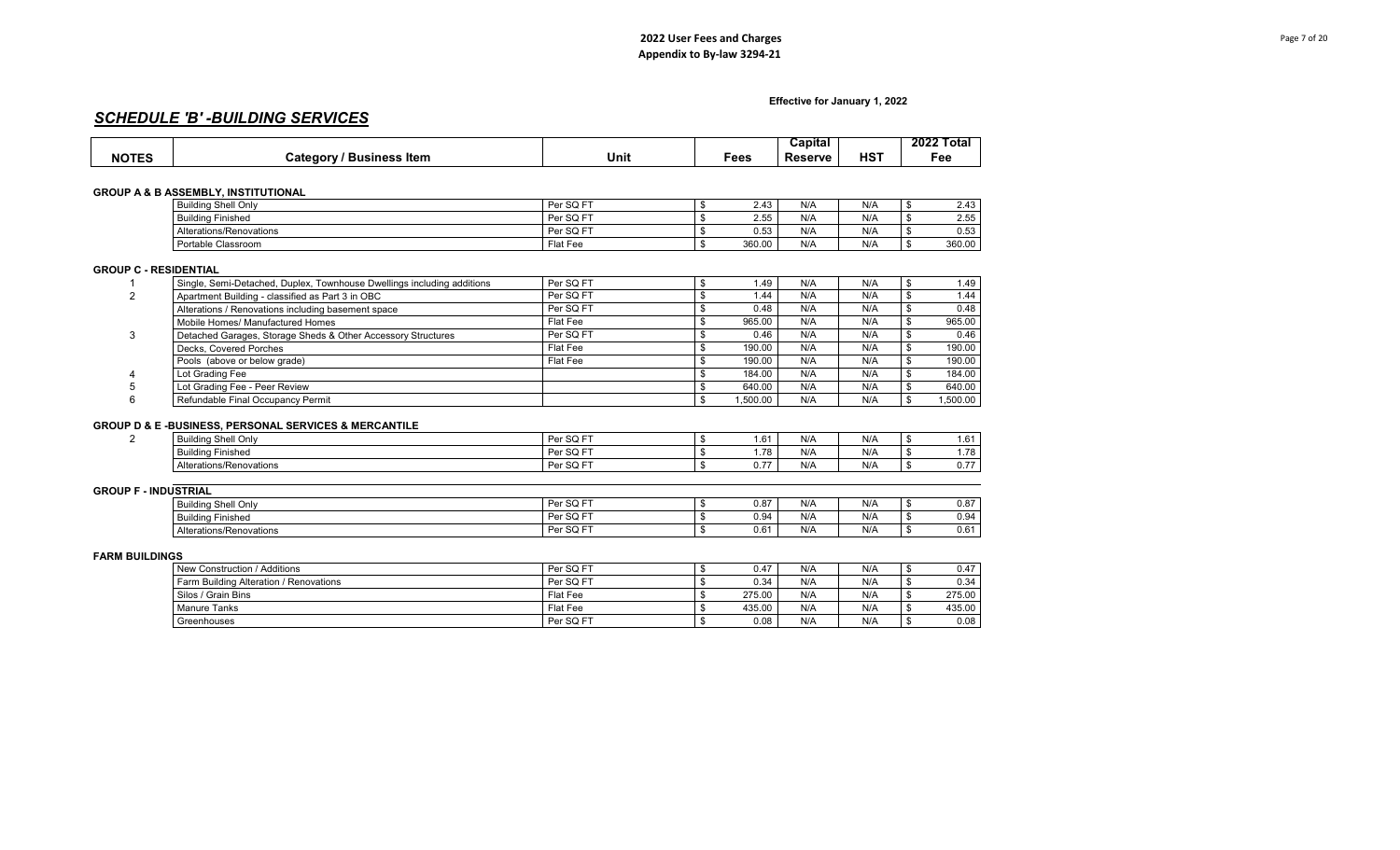## **Effective for January 1, 2022**

# *SCHEDULE 'B' -BUILDING SERVICES*

|                              |                                                                       |                                    |                         |             | Capital        |             | 2022 Total                       |
|------------------------------|-----------------------------------------------------------------------|------------------------------------|-------------------------|-------------|----------------|-------------|----------------------------------|
| <b>NOTES</b>                 | <b>Category / Business Item</b>                                       | Unit                               |                         | <b>Fees</b> | <b>Reserve</b> | <b>HST</b>  | Fee                              |
|                              |                                                                       |                                    |                         |             |                |             |                                  |
| <b>PLUMBING</b>              |                                                                       |                                    |                         |             |                |             |                                  |
|                              | Urban or Settlement Area - Each Service Connection (water / sanitary) | Flat Fee Each                      | \$                      | 138.00      | N/A            | N/A         | \$<br>138.00                     |
|                              | Drain Service Connection Less Than (<) 100 mm diameter                | Flat Fee                           | \$                      | 138.00      | N/A            | N/A         | \$<br>138.00                     |
|                              | Drain Service Connection Greater Than (>) 100 mm diameter             | Flat Fee                           | \$                      | 148.00      | N/A            | N/A         | \$<br>148.00                     |
|                              | Fixture, Vented Trap or Floor Drain                                   | Each                               | \$                      | 16.00       | N/A            | N/A         | \$<br>16.00                      |
|                              | Manhole, Roof Drain, Catch Basin or Area Drain                        | Each                               | \$                      | 25.00       | N/A            | N/A         | \$<br>25.00                      |
|                              | <b>Backflow Preventer</b>                                             | Flat Fee                           | \$                      | 81.00       | N/A            | N/A         | $\mathbf{s}$<br>81.00            |
|                              | Each Site Service (Water/Sanitary/Storm)                              | Per Linear FT Each                 | \$                      | 0.83        | N/A            | N/A         | 0.83<br>\$                       |
|                              |                                                                       |                                    |                         |             |                |             |                                  |
| <b>SEPTIC SYSTEMS</b>        |                                                                       |                                    |                         |             |                |             |                                  |
|                              | New Septic System                                                     | Flat Fee                           | \$                      | 800.00      | N/A            | N/A         | \$<br>800.00                     |
|                              | Tank Replacement / Alteration to Existing System                      | Flat Fee                           | \$                      | 525.00      | N/A            | N/A         | \$<br>525.00                     |
|                              | Mandatory Re-Inspection Fee                                           | Flat Fee                           | \$                      | 178.00      | N/A            | N/A         | \$<br>178.00                     |
| <b>OTHER / MISCELLANEOUS</b> |                                                                       |                                    |                         |             |                |             |                                  |
| 7                            |                                                                       |                                    |                         |             |                | Subject To  |                                  |
|                              | Construction Initiated Prior to Issuance of Building Permit           | See Note Below for Action Required |                         |             |                | Admin. Fee  | See Note Below                   |
|                              | Administration Fee for Research, Investigation & Review               | Per Hour                           | \$                      | 81.00       | N/A            | \$<br>10.53 | \$<br>91.53                      |
|                              | Renewal or Transfer of Building Permit                                | Flat Fee                           | \$                      | 148.00      | N/A            | N/A         | \$<br>148.00                     |
|                              | Temporary Tents, Air Supported Structures                             | Flat Fee                           | \$                      | 285.00      | N/A            | N/A         | \$<br>285.00                     |
|                              | Commercial Cooking Exhaust Systems, Spray Booths, Dust Collectors     | Flat Fee                           | \$                      | 230.00      | N/A            | N/A         | $\mathbb{S}$<br>230.00           |
|                              | Conditional / Foundation Permit                                       | Per Linear FT                      | \$                      | 0.25        | N/A            | N/A         | $\mathbb{S}$<br>0.25             |
|                              | Revisions / Review of Additional Plans                                | Flat Fee                           | \$                      | 189.00      | N/A            | N/A         | \$<br>189.00                     |
|                              | WETT Inspection/ Wood Burning Appliance or Wood Burning Stove         | Flat Fee                           | \$                      | 138.00      | N/A            | N/A         | \$<br>138.00                     |
|                              | <b>Exterior Facade Replacement</b>                                    | Per SQ FT                          | \$                      | 0.10        | N/A            | N/A         | $\mathbb{S}$<br>0.10             |
|                              | Fire Alarm / Mag-Lock Systems & Hold Open Devices                     | Each Item                          | \$                      | 22.00       | N/A            | N/A         | $\mathbf{s}$<br>22.00            |
|                              | New Fire Alarm System                                                 | Flat Fee                           | \$                      | 230.00      | N/A            | N/A         | \$<br>230.00                     |
|                              | Alterations to Existing Fire Alarm System                             | Flat Fee                           | \$                      | 230.00      | N/A            | N/A         | \$<br>230.00                     |
|                              | New Sprinkler System or New Standpipe System                          | Flat Fee                           | \$                      | 230.00      | N/A            | N/A         | \$<br>230.00                     |
|                              | Alterations to Existing Sprinkler System or Existing Standpipe System | Flat Fee                           | \$                      | 230.00      | N/A            | N/A         | $\mathbb{S}$<br>230.00           |
|                              | Change of Use Permit (with no renovations/ alterations)               | Flat Fee                           | \$                      | 230.00      | N/A            | N/A         | \$<br>230.00                     |
|                              | Retaining Wall                                                        | Per Linear FT                      | \$                      | 3.75        | N/A            | N/A         | \$<br>3.75                       |
|                              | All Designated Structure (not listed elsewhere in the Schedule)       | Flat Fee                           | \$                      | 445.00      | N/A            | N/A         | \$<br>445.00                     |
|                              | <b>Exterior Barrier Free Ramp</b>                                     | Flat Fee                           | \$                      | 99.00       | N/A            | N/A         | $\mathbf{s}$<br>99.00            |
|                              | In-Rack Storage System                                                | Per SQ FT                          | \$                      | 0.45        | N/A            | N/A         | \$<br>0.45                       |
|                              | <b>Structural Sign</b>                                                | Flat Fee                           | \$                      | 122.00      | N/A            | N/A         | 122.00<br>\$                     |
|                              | Solar Collector - Part 9 Residential                                  | Flat Fee                           | \$                      | 127.00      | N/A            | N/A         | \$<br>127.00                     |
|                              | Solar Collector - all other application types                         | Flat Fee                           | \$                      | 434.00      | N/A            | N/A         | \$<br>434.00                     |
| 8                            | Fees For Items Not Specifically Listed in the Schedule                | <b>Base Fee</b>                    | $\overline{\mathbb{S}}$ | 56.00       | N/A            | N/A         | $\overline{\mathbf{s}}$<br>56.00 |
| 8                            | Fees For Items Not Specifically Listed in the Schedule                | Per 1,000 Construction Value       | \$                      | 17.00       | N/A            | N/A         | $\mathbf{s}$<br>17.00            |
|                              | Alternative Solutions - Within Scope of Part 9                        | Flat Fee                           | \$                      | 585.00      | N/A            | N/A         | \$<br>585.00                     |
|                              | Alternative Solutions - Within Scope of Part 3                        | Flat Fee                           | \$                      | 1,120.00    | N/A            | N/A         | \$<br>1.120.00                   |
|                              | Minimum Flat Fee - Any Permit Application                             | Flat Fee                           | \$                      | 189.00      | N/A            | N/A         | $\mathfrak s$<br>189.00          |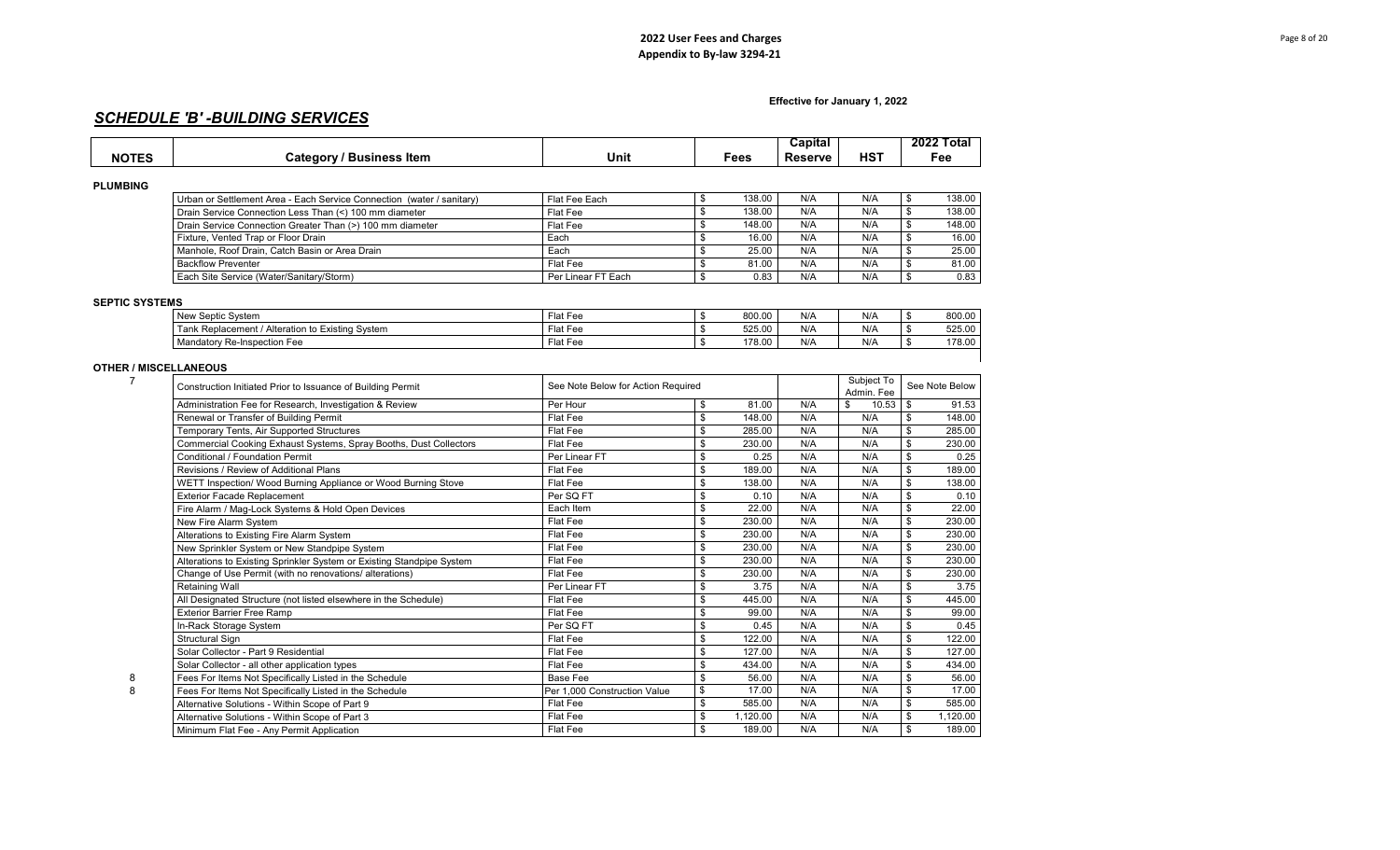Per SQ FT \$ 0.07 N/A N/A \$ 0.07

**Effective for January 1, 2022**

# *SCHEDULE 'B' -BUILDING SERVICES*

| <b>NOTES</b>      | Category / Business Item    | Unit     | Fees   | Capital<br><b>Reserve</b> | HST | 2022 Total<br>Fee |
|-------------------|-----------------------------|----------|--------|---------------------------|-----|-------------------|
| <b>DEMOLITION</b> |                             |          |        |                           |     |                   |
|                   | All Categories - Demolition | Base Fee | 240.00 | N/A                       | N/A | 240.00            |

### **CIVIC ADDRESS**

| iNG.                                                    |  |        |     |      |        |
|---------------------------------------------------------|--|--------|-----|------|--------|
| New Municipal address sign, post and installation       |  | 58.00  | N/A | 7.54 | 65.54  |
| Replacement Sign                                        |  | 34.00  | N/A | 4.42 | 38.42  |
| <b>Replacement Post</b>                                 |  | 58.00  | N/A | 7.54 | 65.54  |
| Installation of replacement sign and/or post            |  | 45.00  | N/A | 5.85 | 50.85  |
| Change to Established Civic Address (Report to Council) |  | 382.00 | N/A | N/A  | 382.00 |

### **NOTES**

- 1 Includes attached garage
- 2 Includes underground parking areas
- 3 If the per square feet fee does not exceed the flat fee amount then the flat fee shall be utilized as the base price to be levied
- 4 This Grading Fee amount is applicable when the building level drawing is in compliance with the Subdivision/ Master Grading Plan as per a stamped drawing or in an infill situation or rural area where a P.Eng. certifies the building level drawing at the building permit stage.
- 5 This Grading Fee amount is applicable when the building level drawing is not in compliance with the Subdivision / Site Plan Master Grading Plan or when a peer review engineering assessment is required.
- 6 The Refundable Occupancy Deposit will be returned to the Owner or Applicant upon the issuance of final completion and sign-off on the lot grading / drainage by a qualified individual, and all other relevant matters are addressed in substantive conformance with the Ontario Building Code.
- Two (2) times the Applicable Fee Category(s) plus and Administration Fee of \$175. The Administration fee is HST Applicable.
- 7 \$60 base fee plus \$14.75 per \$1,000 construction value.
- 9 If the per square feet fee does not exceed the flat fee amount then the flat fee shall be the base price to be levied.

Rounding of Fees: Per Canada Revenue Agency : Rounding should only be used on the total amount charged after the calculation of any applicable duties or taxes such as the Goods and Services Tax (GST)/Harmonized Sales Tax (HST). For more information see Phasing out the penny: tax implications for businesses. The GST/HST is calculated on the amount charged for taxable supplies. Rounding should take place after the GST/HST is calculated on the invoice, and **only when the customer is paying the total amount of an invoice in cash or paying the balance of an invoice in cash.**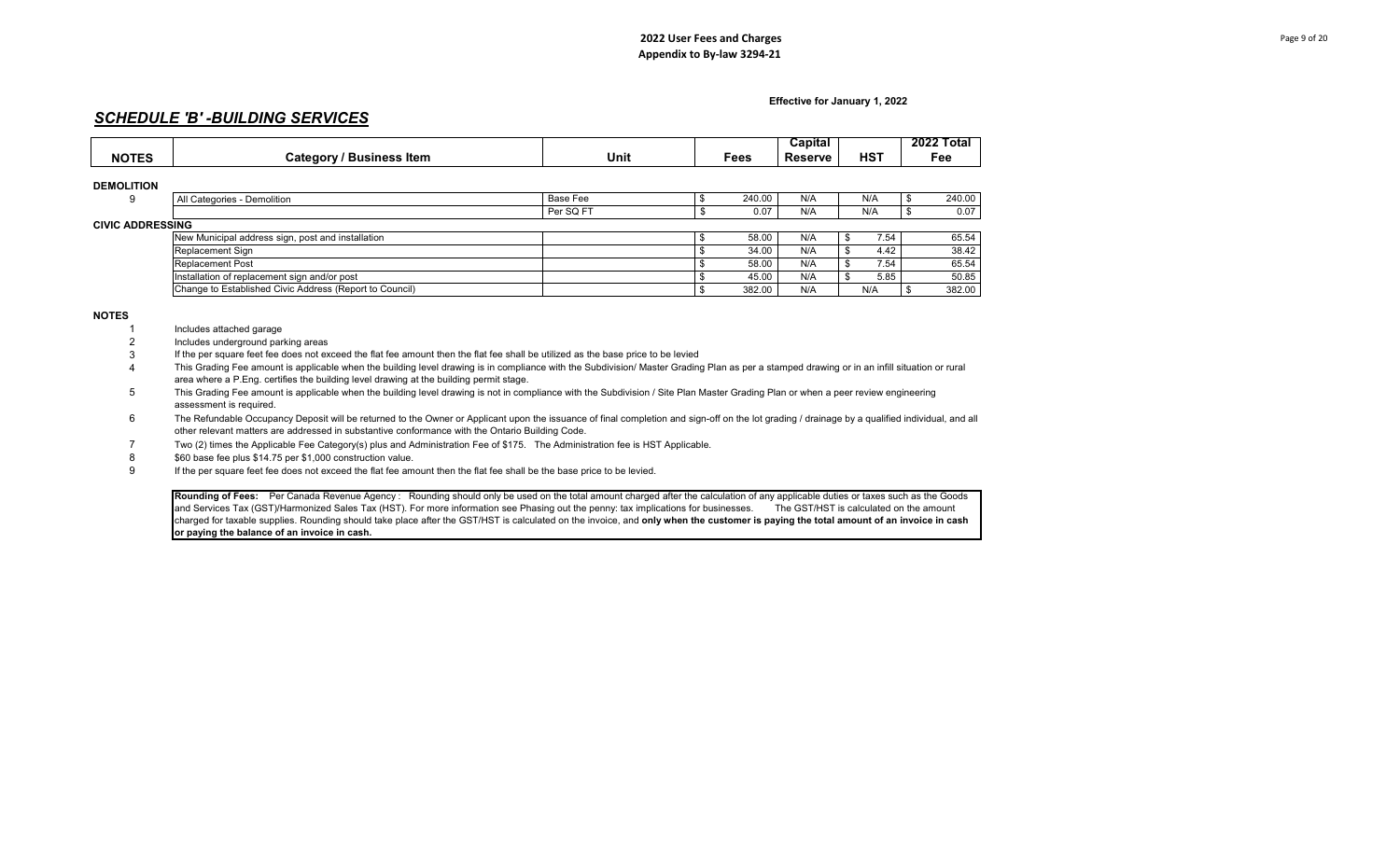**Effective for January 1, 2022**

# *SCHEDULE 'C' - PUBLIC WORKS*

|              |                                  |      |      | Capital |                 |                                           |
|--------------|----------------------------------|------|------|---------|-----------------|-------------------------------------------|
| <b>NOTES</b> | <b>Business Item</b><br>Category | Unit | Fees | Reserve | HS <sup>7</sup> | 2022 T<br>. Fotal $\Gamma$<br>⊢۵۵<br>. 66 |

**TEMPORARY ROAD CLOSURE 2.0%**

|                                                                            | Temporary Road Closures - Community / Neighbourhood Events with Road Closure or Road Occupancy Permit |  |       |           |                                    |
|----------------------------------------------------------------------------|-------------------------------------------------------------------------------------------------------|--|-------|-----------|------------------------------------|
| a) Permit Fee                                                              |                                                                                                       |  | 95.50 | N/A       | 95.50                              |
| b) Barricade(s)                                                            | For each item delivered to site                                                                       |  | 5.31  | 0.69      | 6.00                               |
| Signage (road closure/detours)                                             | For each item delivered to site                                                                       |  | 5.31  | 0.69      | 6.00                               |
| d) Staff time to install/remove equipment (core hours between 7 am - 3 pm) | Per Hour                                                                                              |  | 10.00 | 1.30      | 11.30                              |
| e) Staff time to install/remove equipment (non-core hours)                 | Per Hour                                                                                              |  | 15.00 | 1.95      | 16.95                              |
|                                                                            |                                                                                                       |  |       |           | On 11% Admin   Cost Plus 11% Admin |
| Closure Advertising                                                        | Cost Plus 11% Admin Fee                                                                               |  |       | Fee Only. | Fee                                |

## **ROAD OCCUPANCY PERMIT**

| <b>Road Right-of-Way Occupancy Permit</b>                                    |                   |          |     |          |
|------------------------------------------------------------------------------|-------------------|----------|-----|----------|
| a) With Municipal Access Agreement or Municipal Franchise Agreement (Utility |                   |          |     |          |
| Companies)                                                                   | <b>Annual Fee</b> | 2,000.00 | N/A | 2,000.00 |
| b) No Municipal Access Agreement                                             | Per Permit        | 212.24   | N/A | 212.24   |
| c) Road Occupancy Permit Renewal                                             | Per Permit        | 53.06    | N/A | 53.06    |
| d) Contractor - temporary storage of equipment / material                    | Per Dav           | 47.76    | N/A | 47.76    |
| e) Contractor - work in right of way                                         | Per Permit        | 212.24   | N/A | 212.24   |
| Region of Waterloo                                                           | Per Dav           | nil      | N/A | nil      |

### **ENTRANCE PERMIT**

| ----------------      |                                                                                   |                   |        |     |        |
|-----------------------|-----------------------------------------------------------------------------------|-------------------|--------|-----|--------|
| iv)                   | a) Entrance Permit                                                                | <b>Per Permit</b> | 212.24 | N/A | 212.24 |
|                       | b) Entrance Permit renewal                                                        | Per renewal       | 53.06  | N/A | 53.06  |
| UTILITY WORK PERMIT   |                                                                                   |                   |        |     |        |
|                       | Utility Work Permit - Municipal Consent Application Fee (does not include Region) |                   | 212.24 | N/A | 212.24 |
| <b>ADMINISTRATION</b> |                                                                                   |                   |        |     |        |

| ----                                                                           |              |         |             |                        |
|--------------------------------------------------------------------------------|--------------|---------|-------------|------------------------|
| IRe<br>$\gamma$ arch for a $\gamma$<br>arch<br>$\sim$<br>-211<br>.<br>.<br>. . | * Hou<br>ے ب | 84<br>. | - 11/1<br>. | $\sim$ $\sim$<br>ບບ.ບບ |
|                                                                                |              |         |             |                        |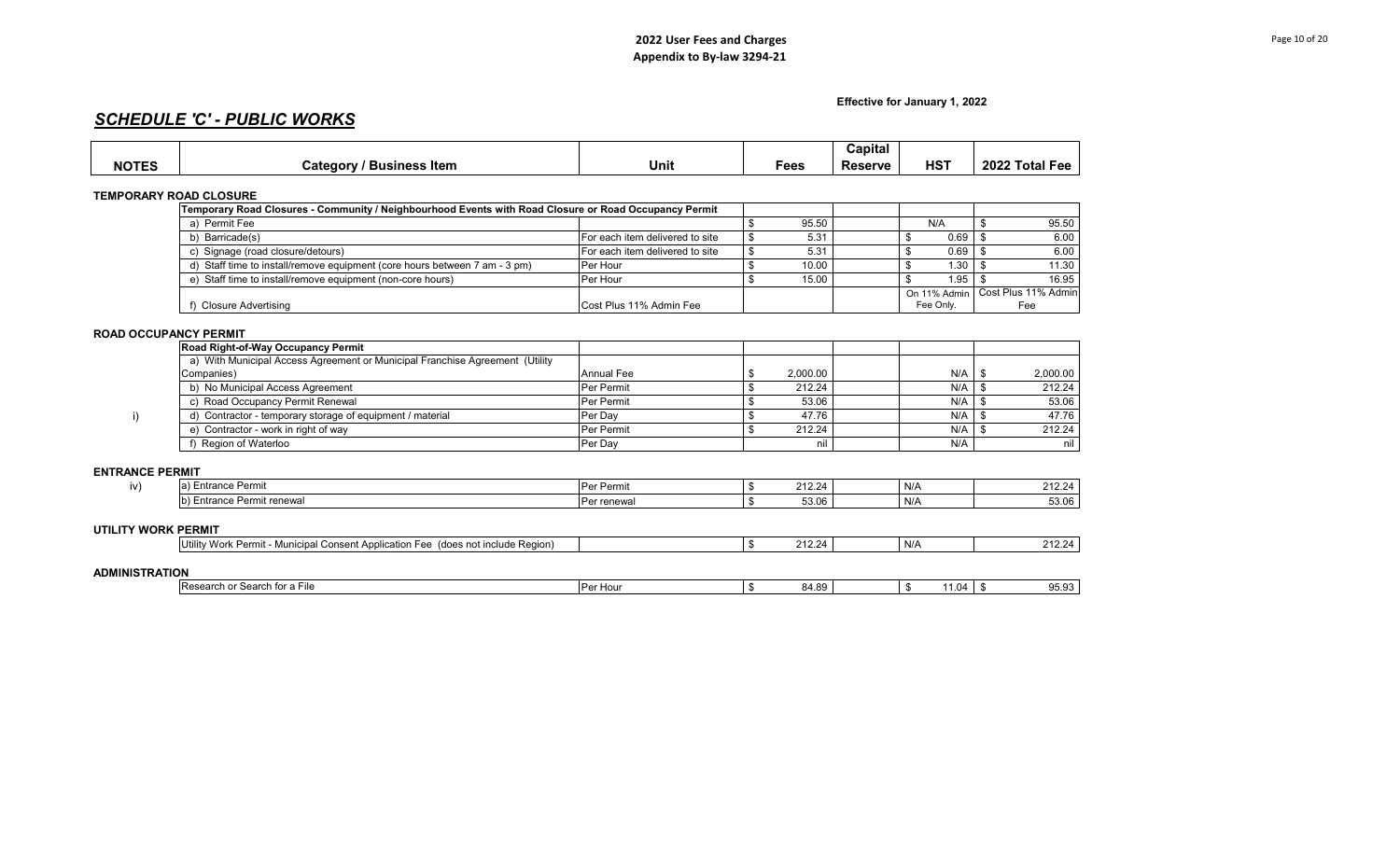**Effective for January 1, 2022**

# *SCHEDULE 'C' - PUBLIC WORKS*

|              |                                      |      |      | Capital        |            |                |
|--------------|--------------------------------------|------|------|----------------|------------|----------------|
| <b>NOTES</b> | / Business Item<br>Category /<br>. . | Unit | Fees | <b>Reserve</b> | <b>HST</b> | 2022 Total Fee |

## **DAMAGE & CALL OUT SERVICE**

| Damage to Township Infrastructure & Assets Arising from Issuance of Road<br><b>Occupancy Permit or Entrance Permit</b> | <b>First Hour of Service</b>                                                               | 509.89 | 66.29 | 576.18                                                                                                                    |
|------------------------------------------------------------------------------------------------------------------------|--------------------------------------------------------------------------------------------|--------|-------|---------------------------------------------------------------------------------------------------------------------------|
|                                                                                                                        | Each Subsequent 1/2 HR                                                                     | 244.20 | 31.75 | 275.95                                                                                                                    |
|                                                                                                                        | 100% of Repair/Replacement<br>expenses incurred by the<br>Township Infrastructure & Assets |        |       | 100% of<br>Repair/Replacement<br>expenses incurred by<br>the Township<br>Infrastructure &<br>On 11% Admin Assets plus 11% |
| Infrastructure or Asset damage cost                                                                                    | plus 11% Administration Fee                                                                |        | Fee   | Admin Fee                                                                                                                 |

| Damage to Township Infrastructure & Assets Arising from Motor Vehicle Accident First Hour of Service |                                                                                            | 509.89 | 66.29                    | 576.18                                                                                                       |
|------------------------------------------------------------------------------------------------------|--------------------------------------------------------------------------------------------|--------|--------------------------|--------------------------------------------------------------------------------------------------------------|
|                                                                                                      | Each Subsequent 1/2 HR                                                                     | 254.95 | 33.14                    | 288.09                                                                                                       |
|                                                                                                      | 100% of Repair/Replacement<br>expenses incurred by the<br>Township Infrastructure & Assets |        | On 11% of                | 100% of<br>Repair/Replacement<br>expenses incurred by<br>the Township<br>Infrastructure &<br>Assets plus 11% |
| Infrastructure or Asset damage cost                                                                  | plus 11% Administration Fee                                                                |        | Admin Fee only Admin Fee |                                                                                                              |

| (illegal dumping)<br>$\sim$<br><b>BR-4-</b><br><b>Collection of</b><br>Waste i<br>. Roadside v<br>ิ Materials &<br>. Debris | $\cdot$ $-$<br>Hour of Service<br>-ırs                | 509.89                     |  | 0000<br>66.29<br>,,, | 576.<br>$\epsilon$ |
|-----------------------------------------------------------------------------------------------------------------------------|-------------------------------------------------------|----------------------------|--|----------------------|--------------------|
|                                                                                                                             | $1/2$ HP<br>าseauent<br>$I = 20k$<br>Subse<br>. Eduli | 1 Q5<br>$\Omega$<br>204.90 |  | ັ                    | 288.09             |

## **Unassumed Subdivisions**

| Charge Back Rate for Maintenance of Subdivision Roads Not Yet Assumed | <b>First Hour of Service</b>                                                                | 509.89 |  | 66.29 | 576.18                                                                                                         |
|-----------------------------------------------------------------------|---------------------------------------------------------------------------------------------|--------|--|-------|----------------------------------------------------------------------------------------------------------------|
|                                                                       | Each Subsequent 1/2 HR                                                                      | 244.20 |  | 31.75 | 275.95                                                                                                         |
|                                                                       | 100% of Repair/Replacement<br>expenses incurred by the<br>Township for repair cost plus 11% |        |  |       | 100% of<br>Repair/Replacement<br>expenses incurred by<br>the Township for<br>On 11% Admin repair cost plus 11% |
| Infrastructure or Asset damage repair cost                            | <b>Administration Fee</b>                                                                   |        |  | Fee   | <b>Administration Fee</b>                                                                                      |
| <b>Equipment Rate</b>                                                 | Per piece of equipment                                                                      | 104.00 |  | 13.52 | 117.52                                                                                                         |
| Site Visit - for snow plowing/sanding - Roads                         | Each visit                                                                                  | 140.45 |  | 18.26 | 158.71                                                                                                         |
| Site Visit - for snow plowing/sanding - Sidewalks                     | Each visit                                                                                  | 140.45 |  | 18.26 | 158.71                                                                                                         |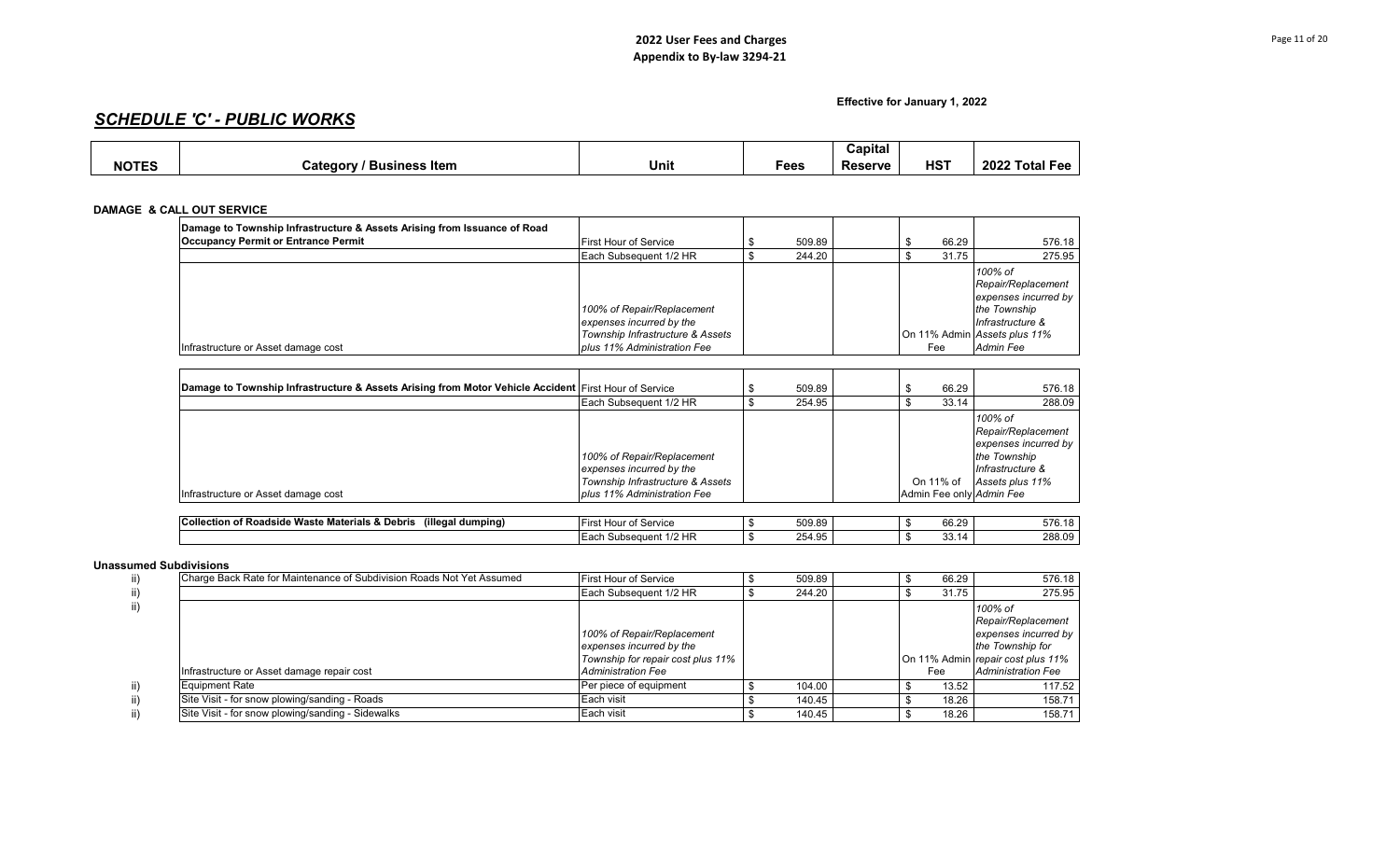**Effective for January 1, 2022**

# *SCHEDULE 'C' - PUBLIC WORKS*

|                            |                                                                                 |                       |               | Capital |            |                |
|----------------------------|---------------------------------------------------------------------------------|-----------------------|---------------|---------|------------|----------------|
| <b>NOTES</b>               | <b>Category / Business Item</b>                                                 | Unit                  | Fees          | Reserve | <b>HST</b> | 2022 Total Fee |
| <b>REFUNDABLE DEPOSITS</b> |                                                                                 |                       |               |         |            |                |
| iii)                       | Entrance / Culvert Permit- Refundable Deposit - (No Municipal Access Agreement) |                       | 2,500.00      |         | N/A        | 2,500.00       |
|                            | <b>Road Occupancy Permit</b>                                                    |                       |               |         | N/A        | $\sim$         |
| iii)                       | a) Grass Boulevard - no curb or sidewalk                                        | Per Permit            | 500.00        |         | N/A        | 500.00         |
| III)                       | b) Grass Boulevard - curb and/or sidewalk                                       | Per Permit            | 900.00        |         | N/A        | 900.00         |
| III)                       | Travelled surface of road no curb or sidewalk                                   | Per Permit            | 3,500.00<br>ъ |         | N/A        | 3,500.00       |
| iii)                       | d) Travelled surface of road with curb and/or sidewalk                          | Per Permit            | 5,000.00      |         | N/A        | 5,000.00       |
| iii), v)                   | e) Utility with Mutual Access Agreement                                         | <b>Annual Deposit</b> | 10.000.00     |         | N/A        | 10,000.00      |
| iii), $v)$                 | f) Utility without Mutual Access Agreement                                      | <b>Annual Deposit</b> | 10,000.00     |         | N/A        | 10,000.00      |
| iii), $v)$                 | g) Utility with Mutual Acess Agreement                                          | Per Permit            | 2,500.00      |         | N/A        | 2,500.00       |
| iii), $v)$                 | h) Utility without Mutual Acess Agreement                                       | Per Permit            | 2,500.00      |         | N/A        | 2,500.00       |
|                            | ) Temporary Road Closure - Community Event                                      | Per Permit            | nil           |         | N/A        | nil            |

**NOTES**

**i)** If the Township is called out to the site where equipment/materials are stored within the municipal right of way for inspection and/or to place additional safety/warning devices then a service call out fee for the first hour of service's charge for each subsequent half hour period will be invoiced the Township against the Contractor.

- **ii)** Each visit to Subdivision Roads for Maintenance will be recorded by the Director of Engineering and Public Work and given to the Treasurer who will record against the Refundable Deposit for the Subdivision.
- **iii)** The applicant will provide a refundable deposit prior to the issuance of the respective permit. This Deposit will be held on account by the Township to ensure the Municipal property is properly restored with no damages to the satisfaction of the Township. In the event that there are any deficiencies to the municipal infrastructure and/or asset, the Township will draw upon the deposit to complete any necessary restorative work to the Municipalities infrastructure or assets at the rates specified. The residual of the Deposit will be returned to the Applicant.
- **iv)** In the event that an entrance permit is denied, \$112.24 is eligible to be refunded, the balance will be kept by the Township to cover costs of processing application.
- **v)** For Road Occupancy permits for utility work, the refundable deposits, at the determination of the Director of Public Works and Engineering, will be charged at either the annual deposit or the per permit rate.

**Rounding of Fees:** Per Canada Revenue Agency : Rounding should only be used on the total amount charged after the calculation of any applicable duties or taxes such as the Goods and Services Tax (GST)/Harmonized Sales Tax (HST). For more information see Phasing out the penny: tax implications for businesses. The GST/HST is calculated on the amount charged for taxable supplies. Rounding should take place after the GST/HST is calculated on the invoice, and **only when the customer is paying the total amount of an invoice in cash or paying the balance of an invoice in cash.**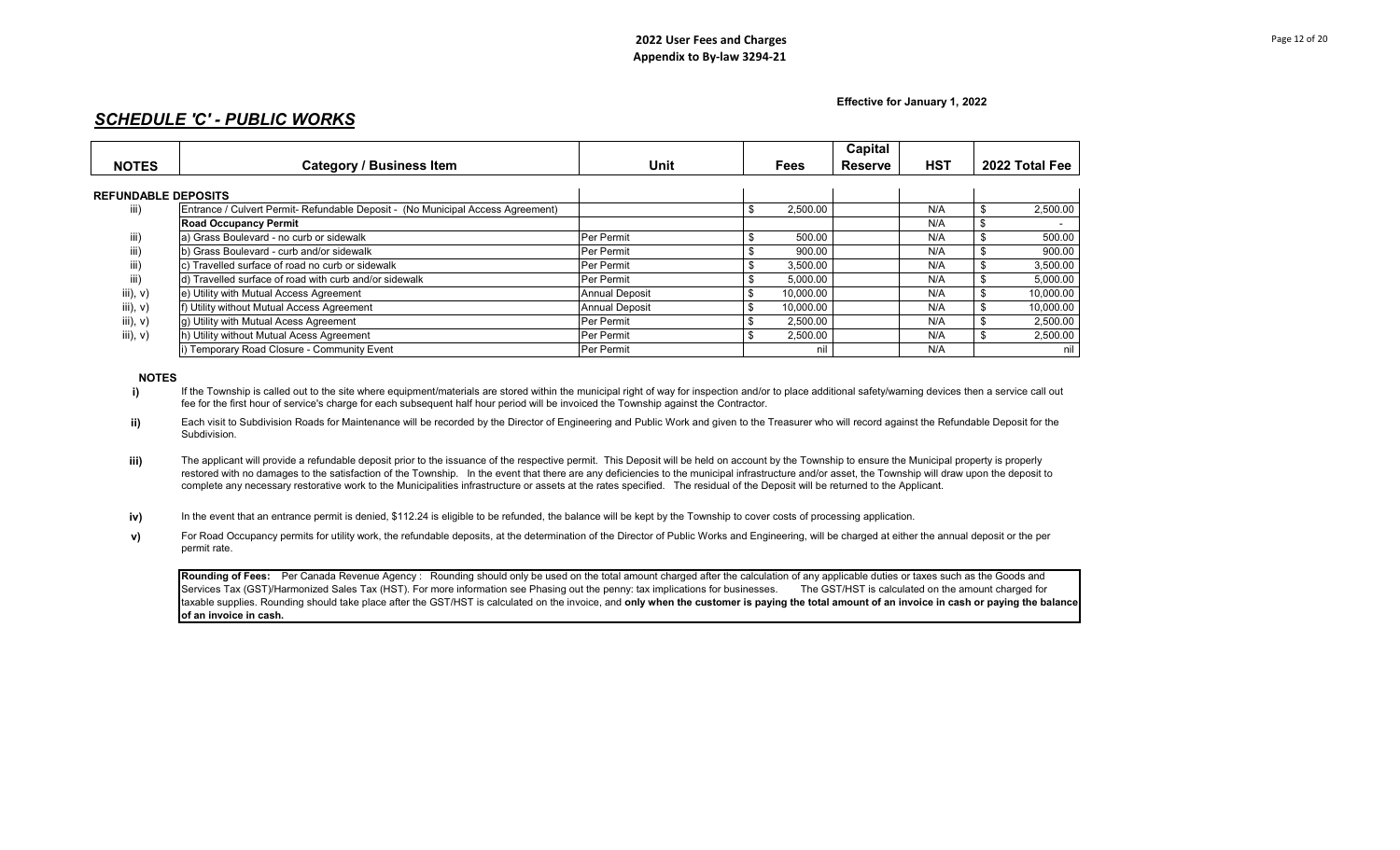**Effective for January 1, 2022**

# *SCHEDULE 'D' - FIRE DEPARTMENT*

|                            |                                                                                                                                                                                         |                            |              | Capital                                 |             | 2022 Total |
|----------------------------|-----------------------------------------------------------------------------------------------------------------------------------------------------------------------------------------|----------------------------|--------------|-----------------------------------------|-------------|------------|
| <b>NOTES</b>               | <b>Category / Business Item</b>                                                                                                                                                         | Unit                       | Fees         | <b>Reserve</b>                          | <b>HST</b>  | Fee        |
|                            |                                                                                                                                                                                         |                            |              |                                         |             |            |
| <b>FALSE ALARMS</b>        | Responding to nuisance fire alarms                                                                                                                                                      |                            |              |                                         |             |            |
|                            | First 2 false alarms in the previous 12 month period                                                                                                                                    |                            | nil          |                                         | N/A         | nil        |
|                            | Each alarm in excess of 2 in the previous 12 month period                                                                                                                               | Note this matches MTO RATE | \$<br>509.89 |                                         | \$<br>66.29 | 576.18     |
|                            |                                                                                                                                                                                         |                            |              |                                         |             |            |
|                            | Response to a false alarm as a result of work being performed on an alarm system                                                                                                        | Note this matches MTO RATE | \$<br>509.89 |                                         | 66.29<br>\$ | 576.18     |
|                            | <b>INSPECTIONS AND REPORTS</b>                                                                                                                                                          |                            |              |                                         |             |            |
|                            | Inspection for any other purpose than one initiated by the Fire Department as per                                                                                                       |                            |              |                                         |             |            |
|                            | legislation / regulation                                                                                                                                                                |                            | \$<br>225.00 |                                         | \$<br>29.25 | 254.25     |
|                            | A Report for any purpose other than one initiated by the Fire Department                                                                                                                |                            | \$<br>225.00 |                                         | \$<br>29.25 | 254.25     |
|                            | A File Search for any purpose other than one initiated by the Fire Department                                                                                                           |                            | \$<br>162.00 |                                         | \$<br>21.06 | 183.06     |
|                            |                                                                                                                                                                                         |                            |              |                                         |             |            |
| <b>OPEN FIRE - BURNING</b> |                                                                                                                                                                                         |                            |              |                                         |             |            |
|                            | <b>Burn Permit</b>                                                                                                                                                                      |                            | Nil          |                                         | N/A         | Nil        |
|                            | For responding to an unapproved fire where no burn permit was attained                                                                                                                  |                            |              |                                         |             |            |
|                            | a) 1st hour per fire department apparatus                                                                                                                                               | Note this matches MTO RATE | 509.89<br>\$ |                                         | \$<br>66.29 | 576.18     |
|                            | b) for each additional half hour per fire department apparatus                                                                                                                          | Note this matches MTO RATE | \$<br>254.95 |                                         | \$<br>33.14 | 288.09     |
|                            | For responding to an fire where a burn permit is issued by there is a failure to adhere to permit requirements                                                                          |                            |              |                                         |             |            |
|                            | 1st hour per fire department apparatus                                                                                                                                                  | Note this matches MTO RATE | 509.89<br>\$ |                                         | \$<br>66.29 | 576.18     |
|                            | for each additional half hour per fire department apparatus                                                                                                                             | Note this matches MTO RATE | \$<br>254.95 |                                         | \$<br>33.14 | 288.09     |
|                            |                                                                                                                                                                                         |                            |              |                                         |             |            |
|                            | <b>NON-RESIDENT VEHICLE ACCIDENTS</b>                                                                                                                                                   |                            |              |                                         |             |            |
|                            | Fire Dept response to a fire, motor vehicle accident or spill charged to the owner of vehicle: non-resident                                                                             |                            |              |                                         |             |            |
|                            | a) 1st hour per fire department apparatus                                                                                                                                               | Note this matches MTO RATE | 509.89<br>\$ |                                         | \$<br>66.29 | 576.18     |
|                            | for each additional half hour per fire department apparatus                                                                                                                             | Note this matches MTO RATE | \$<br>254.95 |                                         | \$<br>33.14 | 288.09     |
|                            |                                                                                                                                                                                         |                            |              |                                         |             |            |
|                            | <b>RESPONSE TO PROVINCAL HIGHWAYS</b>                                                                                                                                                   |                            |              |                                         |             |            |
|                            | Fire Dept response to any motor vehicle accident, fire or incident                                                                                                                      |                            |              |                                         |             |            |
|                            | a) 1st hour per fire department apparatus                                                                                                                                               | Note this matches MTO RATE | \$<br>509.89 |                                         | \$<br>66.29 | 576.18     |
|                            | for each additional half hour per fire department apparatus                                                                                                                             | Note this matches MTO RATE | \$<br>254.95 |                                         | \$<br>33.14 | 288.09     |
|                            |                                                                                                                                                                                         |                            |              |                                         |             |            |
|                            | <b>FIRE ROUTE REVIEW &amp; APPROVAL</b>                                                                                                                                                 |                            |              |                                         |             |            |
|                            | Review and approval through Site Plan Control process                                                                                                                                   |                            | \$<br>81.60  |                                         | \$<br>10.61 | 92.21      |
|                            |                                                                                                                                                                                         |                            |              |                                         |             |            |
|                            | Rounding of Fees: Per Canada Revenue Agency: Rounding should only be used on the total amount charged after the calculation of any applicable duties or taxes such as the Goods         |                            |              |                                         |             |            |
|                            | and Services Tax (GST)/Harmonized Sales Tax (HST). For more information see Phasing out the penny: tax implications for businesses.                                                     |                            |              | The GST/HST is calculated on the amount |             |            |
|                            | charged for taxable supplies. Rounding should take place after the GST/HST is calculated on the invoice, and only when the customer is paying the total amount of an invoice in cash or |                            |              |                                         |             |            |
|                            | paying the balance of an invoice in cash.                                                                                                                                               |                            |              |                                         |             |            |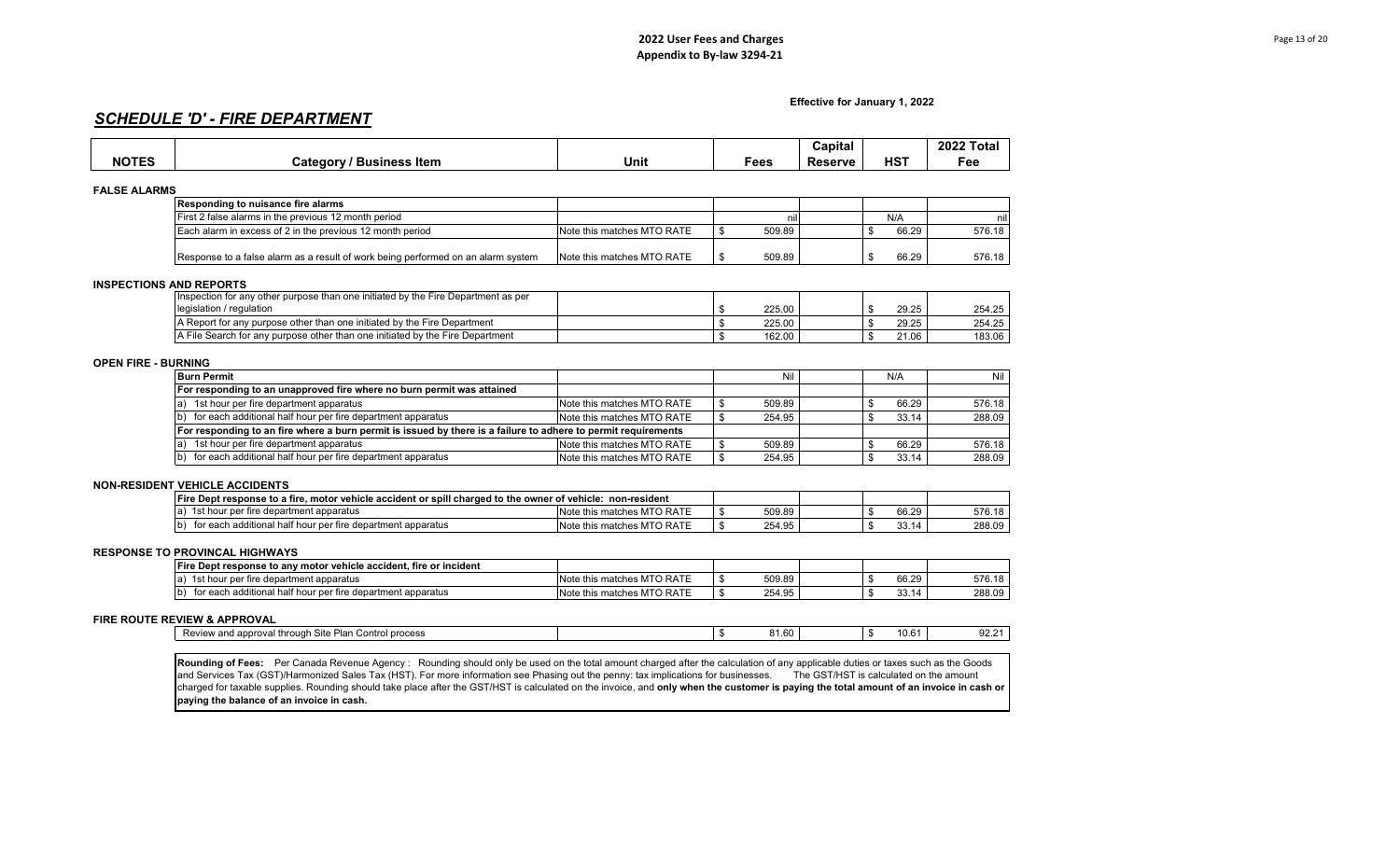## **Effective for January 1, 2022**

# *SCHEDULE 'E' - ADMINISTRATION*

|                       |                                                                                                                                                                                              |                                  |                                    | Capital        |                  | 2022 Total                       |     |
|-----------------------|----------------------------------------------------------------------------------------------------------------------------------------------------------------------------------------------|----------------------------------|------------------------------------|----------------|------------------|----------------------------------|-----|
| <b>NOTES</b>          | <b>Category / Business Item</b>                                                                                                                                                              | Unit                             | <b>Fees</b>                        | <b>Reserve</b> | <b>HST</b>       | Fee                              |     |
|                       |                                                                                                                                                                                              |                                  |                                    |                |                  |                                  |     |
| <b>SIGNAGE</b>        |                                                                                                                                                                                              |                                  |                                    |                |                  |                                  |     |
|                       | Portable Sign Permit                                                                                                                                                                         |                                  | \$<br>80.00                        |                | N/A              | \$<br>80.00                      |     |
|                       | Portable Sign (paid per month) in addition to Portable Sign Permit Fee of \$80.00                                                                                                            | Monthly                          | \$<br>50.00                        |                | N/A              | \$80 plus monthly<br>fee of \$50 |     |
|                       |                                                                                                                                                                                              |                                  |                                    |                |                  |                                  |     |
|                       | Portable Sign Shared by two Operators (paid per month) + Portable Sign Permit Fee of                                                                                                         |                                  |                                    |                |                  | \$80 plus monthly                |     |
|                       | \$80.00                                                                                                                                                                                      | Monthly                          | 75.00<br>\$                        |                | N/A              | fee of \$75                      |     |
|                       | Billboard Signage (paid per year)                                                                                                                                                            | Annual                           | \$<br>410.00                       |                | N/A              | \$<br>410.00                     |     |
|                       | Variance from Sign By-law Provisions                                                                                                                                                         |                                  | \$<br>155.00                       |                | N/A              | \$<br>155.00                     |     |
|                       |                                                                                                                                                                                              |                                  |                                    |                |                  |                                  |     |
| <b>DOG TAGS</b>       |                                                                                                                                                                                              |                                  |                                    |                |                  |                                  |     |
|                       | Before February 15th                                                                                                                                                                         | Per Tag                          | 23.00<br>\$                        |                | N/A              | \$<br>23.00                      |     |
|                       | Before February 15th - senior - 1st Dog Only                                                                                                                                                 | Per Tag                          | \$<br>11.00                        |                | N/A              | \$<br>11.00                      |     |
|                       | Before February 15th - each additional dog                                                                                                                                                   | Per Tag                          | \$<br>23.00                        |                | N/A              | \$<br>23.00                      |     |
|                       | After February 15th                                                                                                                                                                          | Per Tag                          | \$<br>33.00                        |                | N/A              | \$<br>33.00                      |     |
|                       | <b>Replacement Tag</b>                                                                                                                                                                       | Per Tag                          | \$<br>5.00                         |                | N/A              | \$<br>5.00                       |     |
|                       | Service Dogs with appropriate Documentation                                                                                                                                                  | Per Tag                          | Nil                                |                | N/A              |                                  | Nil |
|                       |                                                                                                                                                                                              |                                  |                                    |                |                  |                                  |     |
| <b>ANIMAL CONTROL</b> |                                                                                                                                                                                              |                                  |                                    |                |                  |                                  |     |
|                       | <b>Kennel License</b>                                                                                                                                                                        | Per Licence                      | \$<br>255.00                       |                | \$<br>$33.15$ \$ | 288.15                           |     |
|                       |                                                                                                                                                                                              |                                  | 100% of invoiced                   |                |                  |                                  |     |
|                       |                                                                                                                                                                                              |                                  | cost to be                         |                |                  |                                  |     |
|                       |                                                                                                                                                                                              |                                  | collected from the                 |                |                  |                                  |     |
|                       |                                                                                                                                                                                              |                                  | resident up to a                   |                |                  |                                  |     |
|                       | Small Wildlife in Distress on Private Property (only applies to areas outside of building, and,<br>within a residential envelope not exceeding 45 metres (150 ft) in distance from principal | Per Call Plus 11% Administration | maximum of \$200<br>plus 11% Admin |                |                  |                                  |     |
|                       | residence                                                                                                                                                                                    | Fee                              | Fee if the                         |                |                  |                                  |     |
|                       |                                                                                                                                                                                              |                                  | Township is                        |                |                  |                                  |     |
|                       |                                                                                                                                                                                              |                                  | requested to                       |                |                  |                                  |     |
|                       |                                                                                                                                                                                              |                                  | provide this                       |                | On 11%           |                                  |     |
|                       |                                                                                                                                                                                              |                                  | service.                           |                | Admin Only.      |                                  |     |
|                       | Backyard Hens - Application Fee                                                                                                                                                              | Per Property Per Application     | \$<br>255.00                       |                | N/A              | \$<br>255.00                     |     |
|                       | Backvard Hens - Annual Inspection Fee                                                                                                                                                        | Annual Fee per Property          | $\bullet$<br>255.00                |                | N/A              | \$<br>255.00                     |     |
|                       |                                                                                                                                                                                              |                                  |                                    |                |                  |                                  |     |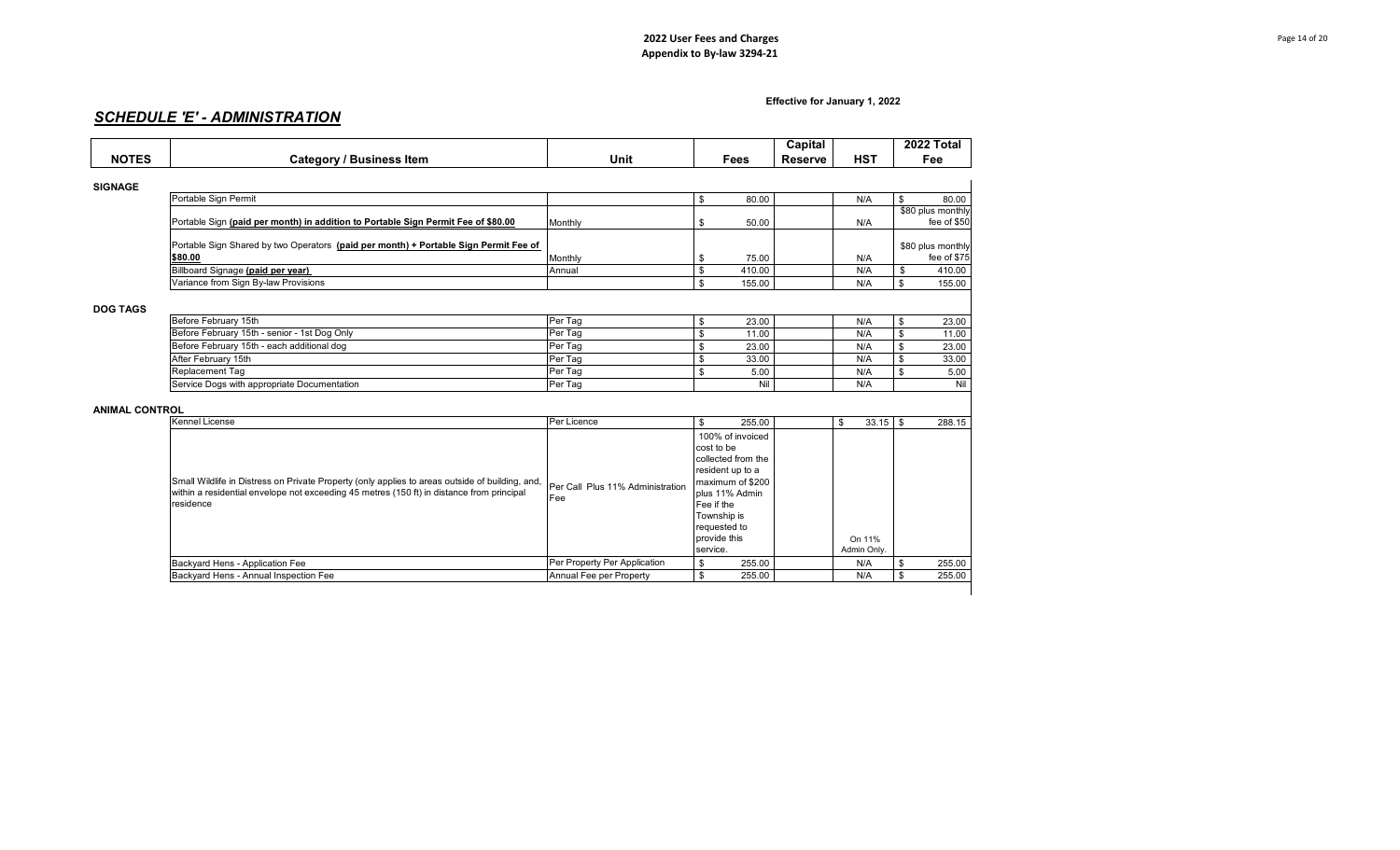## **Effective for January 1, 2022**

# *SCHEDULE 'E' - ADMINISTRATION*

|                        |                                                                                    |                         |                                    | Capital        |                       |           |                    | 2022 Total                 |
|------------------------|------------------------------------------------------------------------------------|-------------------------|------------------------------------|----------------|-----------------------|-----------|--------------------|----------------------------|
| <b>NOTES</b>           | <b>Category / Business Item</b>                                                    | Unit                    | <b>Fees</b>                        | <b>Reserve</b> | <b>HST</b>            |           |                    | Fee                        |
| <b>TAXES</b>           |                                                                                    |                         |                                    |                |                       |           |                    |                            |
|                        | <b>Tax certificate</b>                                                             |                         | \$<br>50.00                        |                | N/A                   |           | \$                 | 50.00                      |
|                        | Tax arrears history report or confirmation letter(includes 1/2 hour of staff time) |                         | \$<br>50.00                        |                | N/A                   |           | \$                 | 50.00                      |
|                        | Staff research time after first 1/2 hour                                           | Per one half (1/2) hour | \$<br>25.00                        |                | \$                    | 3.25      | \$                 | 28.25                      |
|                        | <b>Tax Statement of Account</b>                                                    |                         | \$<br>5.00                         |                | N/A                   |           | \$                 | 5.00                       |
|                        | Tax Bill Reprints - 1st one is Courtesy, then \$5.00 charge                        |                         | \$<br>5.00                         |                | N/A                   |           | \$                 | 5.00                       |
|                        | Ownership Change Fee                                                               |                         | \$<br>25.00                        |                | N/A                   |           | \$                 | 25.00                      |
|                        | Mortgage Account Listing                                                           | Per Account             | \$<br>1.00                         |                | N/A                   |           | \$                 | 1.00                       |
|                        | Water Arrears or Unpaid Invoices Added to Taxes                                    | Per Account             | \$<br>50.00                        |                | N/A                   |           | \$                 | 50.00                      |
|                        | Tax Sale Registration and Processes - Administration fee                           | Per Property            | \$<br>825.00                       |                | N/A                   |           | \$                 | 825.00                     |
|                        | Tax Sale Registration Process - to close or sell                                   | Cost Plus 11% Admin Fee | legal cost + 11%<br>Administration |                | On 11%<br>Admin Only. |           |                    | Cost Plus 11%<br>Admin Fee |
| <b>COLLECTION FEES</b> |                                                                                    |                         |                                    |                |                       |           |                    |                            |
|                        | Bank returned item charge (NSF)                                                    |                         | \$<br>55.00                        |                | N/A                   |           | \$                 | 55.00                      |
|                        | Stop Payment and Cheque Reissued                                                   |                         | \$<br>55.00                        |                | N/A                   |           | \$                 | 55.00                      |
|                        | Customer/Bank Refund Request                                                       |                         | \$<br>10.00                        |                | N/A                   |           | \$                 | 10.00                      |
|                        | Finance Department item search                                                     |                         | \$<br>50.00                        |                | \$                    | 6.50      | \$                 | 56.50                      |
|                        | Staff research time after first 1/2 hour                                           | Per one half (1/2) hour | \$<br>25.00                        |                | \$                    | 3.25      | $\mathbf{\hat{s}}$ | 28.25                      |
|                        | Small claims court                                                                 |                         | legal cost + 11%<br>Administration |                | Admin Only.           | On 11%    |                    | Cost Plus 11%<br>Admin Fee |
|                        |                                                                                    |                         | legal cost + 11%                   |                | On 11%                |           |                    | Cost Plus 11%              |
|                        | <b>Bailiff</b>                                                                     |                         | Administration                     |                | Admin Only.           |           |                    | Admin Fee                  |
| <b>LOTTERY</b>         |                                                                                    |                         |                                    |                |                       |           |                    |                            |
|                        | icense                                                                             | Value of Prizes         | 3%                                 |                |                       |           |                    | 3%                         |
|                        | Minimum charge                                                                     |                         | \$<br>5.00                         |                | N/A                   |           | \$                 | 5.00                       |
|                        | PHOTOCOPIES OR DOCUMENTATION                                                       |                         |                                    |                |                       |           |                    |                            |
|                        | Photocopies per page Black & White (letter & legal size)                           |                         | \$<br>0.45                         |                | \$                    | $0.06$ \$ |                    | 0.51                       |
|                        | Photocopies per page - colour (letter & legal size)                                |                         | \$<br>0.65                         |                | \$                    | $0.08$ \$ |                    | 0.73                       |
|                        | Photocopies per page Black & White (ledger size)                                   |                         | \$<br>0.80                         |                | \$                    | 0.10      | $\mathfrak{s}$     | 0.90                       |
|                        | Photocopies per page - colour (ledger size)                                        |                         | \$<br>1.06                         |                | \$                    | $0.14$ \$ |                    | 1.20                       |
|                        | Scanned Copier per page (letter & legal size)                                      |                         | 0.50                               |                | \$                    | 0.07      | \$                 | 0.57                       |
|                        | CD or USB to Provide Records on                                                    |                         | \$<br>25.00                        |                | \$                    | $3.25$ \$ |                    | 28.25                      |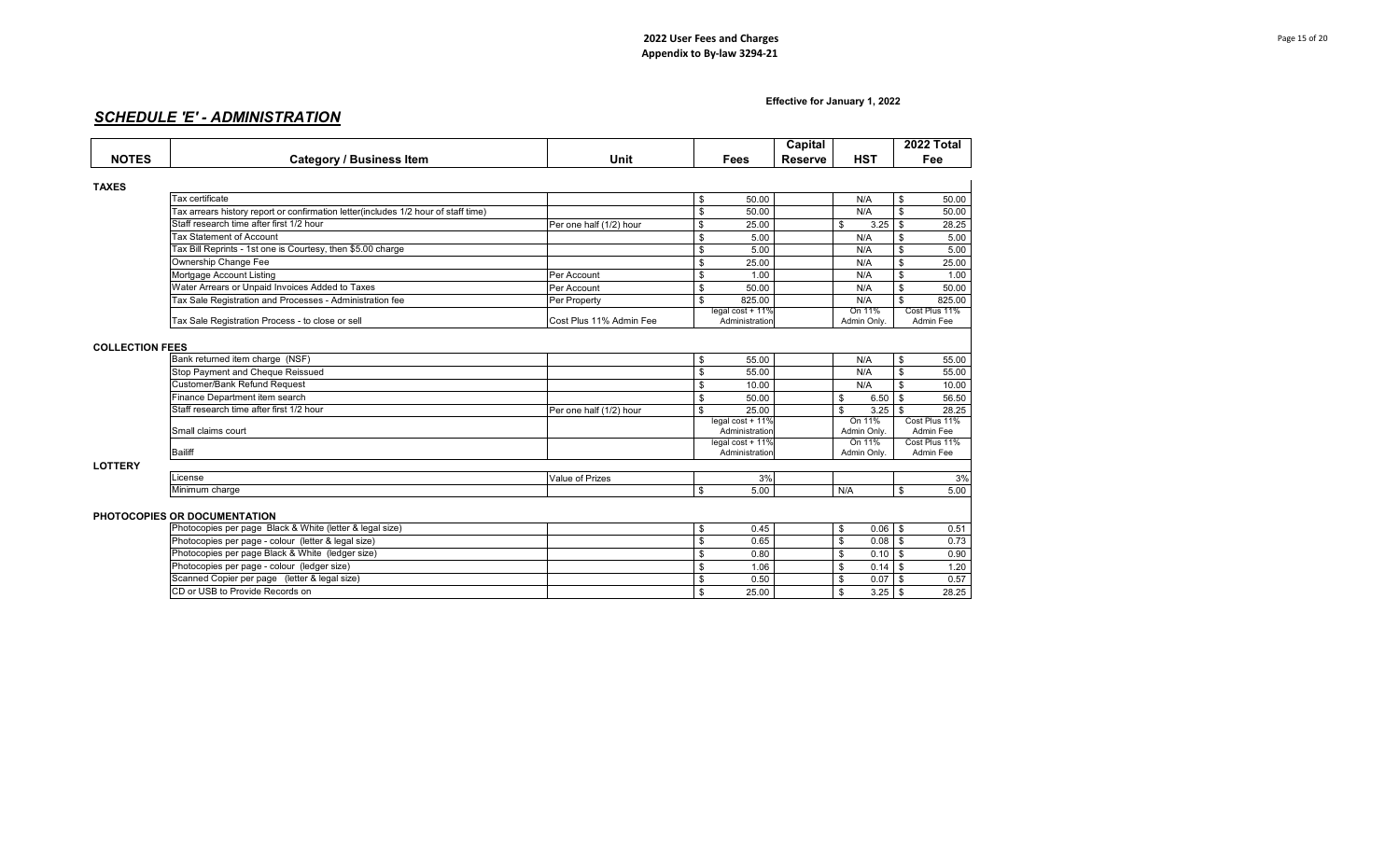#### **Effective for January 1, 2022**

## *SCHEDULE 'E' - ADMINISTRATION*

|                              |                                                                                                                                                                                   |                                                        |                                  | Capital        |                         | 2022 Total      |
|------------------------------|-----------------------------------------------------------------------------------------------------------------------------------------------------------------------------------|--------------------------------------------------------|----------------------------------|----------------|-------------------------|-----------------|
| <b>NOTES</b>                 | <b>Category / Business Item</b>                                                                                                                                                   | Unit                                                   | Fees                             | <b>Reserve</b> | <b>HST</b>              | Fee             |
|                              |                                                                                                                                                                                   |                                                        |                                  |                |                         |                 |
|                              |                                                                                                                                                                                   |                                                        |                                  |                |                         |                 |
|                              | <b>FREEDOM OF INFORMATION REQUEST</b>                                                                                                                                             |                                                        |                                  |                |                         |                 |
|                              | Application Fee (includes 1/2 hour of staff time)                                                                                                                                 |                                                        | \$                               | 5.00           | N/A                     | \$<br>5.00      |
|                              | Fee for staff search time and preparation of records for disclosure                                                                                                               | Per 15 minutes                                         | \$                               | 7.50           | N/A                     | \$<br>7.50      |
|                              | FOI - Photocopies or per page printout                                                                                                                                            | Per Page                                               | \$                               | 0.45           | N/A                     | \$<br>0.45      |
|                              | CD or USB to Provide Records on                                                                                                                                                   |                                                        | \$<br>25.00                      |                | N/A                     | \$<br>25.00     |
|                              |                                                                                                                                                                                   |                                                        |                                  |                |                         |                 |
| <b>LIQUOR LICENSE LETTER</b> |                                                                                                                                                                                   |                                                        |                                  |                |                         |                 |
|                              | Letter                                                                                                                                                                            |                                                        | \$<br>25.00                      |                | N/A                     | \$<br>25.00     |
|                              |                                                                                                                                                                                   |                                                        |                                  |                |                         |                 |
|                              | <b>COMMISSIONER OF OATHS AND CERTIFIED TRUE COPIES</b>                                                                                                                            |                                                        |                                  |                |                         |                 |
|                              |                                                                                                                                                                                   | Fee is per visit to a maximum of 5                     |                                  |                |                         |                 |
|                              | FEE for Commissioner of Oath, Certification of True Copies                                                                                                                        | Documents per visit.<br>Fee for more than 5 documents. | \$<br>20.00                      |                | N/A                     | \$<br>20.00     |
|                              | FEE for Commissioner of Oath, Certification of True Copies                                                                                                                        | This fee for next 5 documents.                         | \$<br>10.00                      |                | N/A                     | \$<br>10.00     |
|                              |                                                                                                                                                                                   |                                                        |                                  |                |                         |                 |
| <b>FENCE VIEWERS</b>         |                                                                                                                                                                                   |                                                        |                                  |                |                         |                 |
|                              | Appeal to the fence viewers                                                                                                                                                       |                                                        | \$<br>160.00                     |                | N/A                     | \$<br>160.00    |
|                              |                                                                                                                                                                                   |                                                        |                                  |                |                         |                 |
| <b>PROPERTY STANDARDS</b>    |                                                                                                                                                                                   |                                                        |                                  |                |                         |                 |
|                              | Appeal for an Order for property standards                                                                                                                                        |                                                        | \$<br>160.00                     |                | N/A                     | \$<br>160.00    |
|                              | Certificate of Compliance Property Standards                                                                                                                                      |                                                        | $\overline{\mathbf{s}}$<br>80.00 |                | N/A                     | \$<br>80.00     |
|                              |                                                                                                                                                                                   |                                                        |                                  |                |                         |                 |
|                              | ARIS / MTO ADDRESS SEARCH FEE                                                                                                                                                     |                                                        |                                  |                |                         |                 |
|                              | ARIS/MTO Address search fee for Parking Tickets                                                                                                                                   |                                                        | \$                               | 8.50           | N/A                     | \$<br>8.50      |
|                              |                                                                                                                                                                                   |                                                        |                                  |                |                         |                 |
| <b>FILMING APPLICATIONS</b>  |                                                                                                                                                                                   |                                                        |                                  |                |                         |                 |
|                              | <b>Application Fee</b>                                                                                                                                                            | Per Day                                                | \$<br>600.00                     |                | \$<br>78.00             | \$<br>678.00    |
|                              | Roads Fee, if Municipal Roads are used in filming - Prime Time (Monday to Saturday, 7                                                                                             |                                                        |                                  |                |                         |                 |
|                              | am to 7 pm)                                                                                                                                                                       | Per Hour                                               | \$<br>210.00                     |                | \$<br>27.30             | \$<br>237.30    |
|                              | Roads Fee, if Municipal Roads are used in filming - Non Prime Time (Monday to Saturday,                                                                                           |                                                        |                                  |                |                         |                 |
|                              | 7 pm to 7 am)                                                                                                                                                                     | Flat Rate Per Day                                      | \$<br>500.00                     |                | \$<br>65.00             | \$<br>565.00    |
|                              | Application involving minor special effects on Roads (i.e.: snow, water, etc.)<br>Application involving major special effects on Roads (i.e.: explosions, fire, simulated spills, | Flat Rate Per Day                                      | $\mathbf{s}$<br>5.000.00         |                | $\mathbf{\$}$<br>650.00 | \$<br>5.650.00  |
|                              | $etc.$ )                                                                                                                                                                          | Flat Rate Per Day                                      | \$<br>30,000.00                  |                | \$3,900.00              | \$<br>33,900.00 |
|                              | Use of identified Parking Stalls - Road (each space / 2 hour block)                                                                                                               | Per Space/ 2 Hour Block                                | \$<br>55.00                      |                | \$<br>7.15              | \$<br>62.15     |
|                              | Use of Municipal Parking Lot (per day)                                                                                                                                            | Per Day                                                | \$<br>1,800.00                   |                | \$<br>234.00            | \$<br>2,034.00  |
|                              | Use of Municipal Park or Municipal Open Space Area (per day)                                                                                                                      | Per Day                                                | \$<br>1,500.00                   |                | \$<br>195.00            | \$<br>1,695.00  |
|                              |                                                                                                                                                                                   |                                                        |                                  |                |                         |                 |
| <b>RESOURCES / BOOKS</b>     |                                                                                                                                                                                   |                                                        |                                  |                |                         |                 |
|                              | Our Today's and Yesterday's                                                                                                                                                       |                                                        | \$<br>10.75                      |                | $1.40$ \\$<br>\$        | 12.15           |
|                              | Research - Administrative Staff                                                                                                                                                   | Per one half (1/2) hour                                | \$<br>25.00                      |                | $\mathbf{\$}$<br>3.25   | \$<br>28.25     |
|                              |                                                                                                                                                                                   |                                                        |                                  |                |                         |                 |
|                              |                                                                                                                                                                                   |                                                        |                                  |                |                         |                 |

Rounding of Fees: Per Canada Revenue Agency : Rounding should only be used on the total amount charged after the calculation of any applicable duties or taxes such as the Goods and Services Tax (GST)/Harmonized Sales Tax (HST). For more information see Phasing out the penny: tax implications for businesses. The GST/HST is calculated on the amount charged for taxable supplies. Rounding should take place after the GST/HST is calculated on the invoice, and **only when the customer is paying the total amount of an invoice in cash or paying the balance of an invoice in cash.**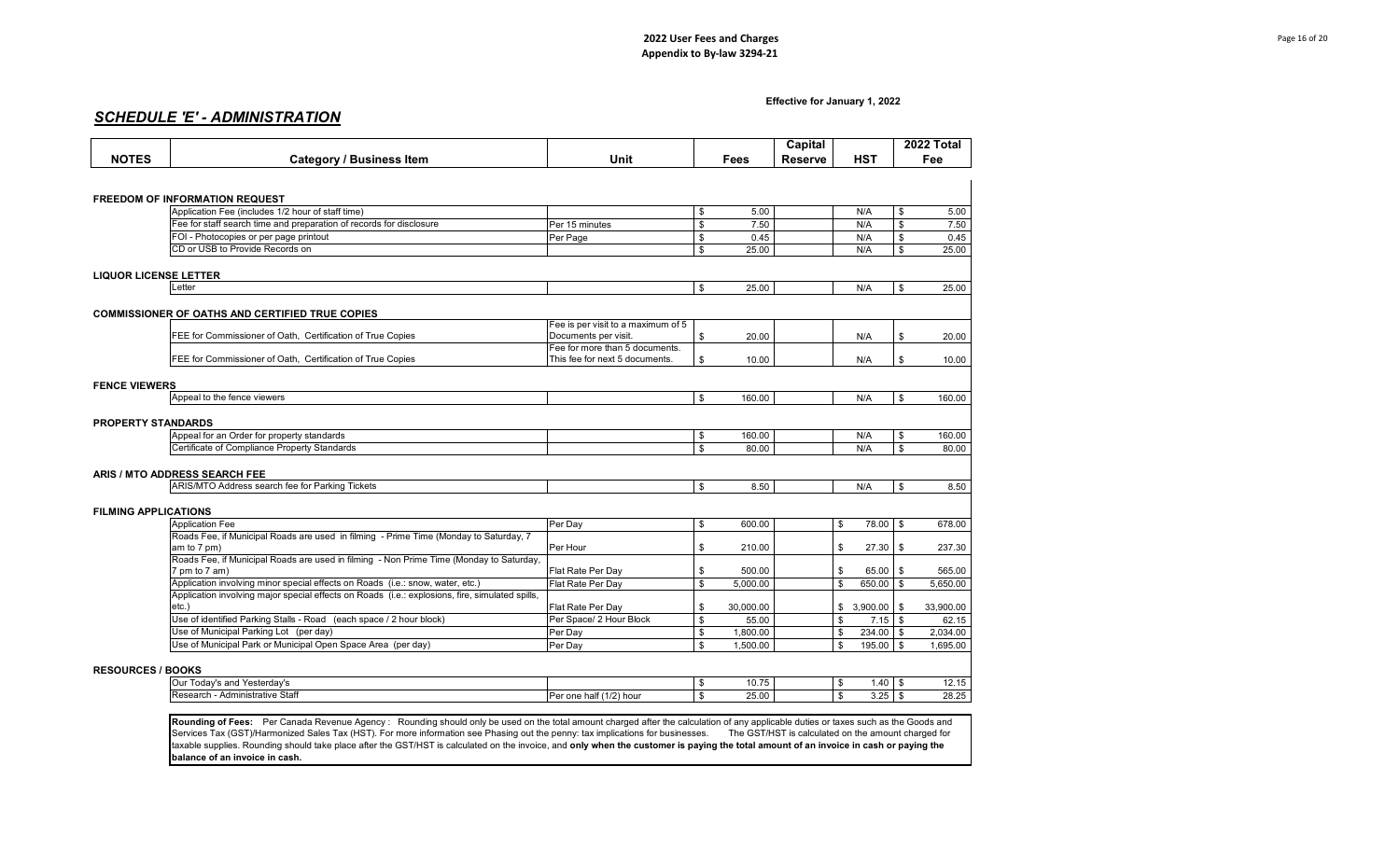## *SCHEDULE 'F' - PLANNING & DEVELOPMENT ENGINEERING*

| <b>NOTES</b>   | <b>Category / Business Item</b>               | Unit     | Fees     | Capital<br>Reserve | HST | 2022 Total<br>Fee |
|----------------|-----------------------------------------------|----------|----------|--------------------|-----|-------------------|
| <b>CONSENT</b> |                                               |          |          |                    |     |                   |
| a)             | Creation of New Lot or classification altered | Flat Fee | 3.000.00 |                    | N/A | 3,000.00          |
|                | 2nd & subsequent applications                 | Flat Fee | 775.00   |                    | N/A | 775.00            |
|                | All Other Tynes of Consent Annlications       | Elot Fee | 1310.00  |                    | N/A | 1310.00           |

|    | All Other Types of Consent Applications                     | ⊩Hat Fee | 1.310.00 | N/A | 1.310.00 |
|----|-------------------------------------------------------------|----------|----------|-----|----------|
|    | Admin Approval Fee - New Lot (Condition)                    | Flat Fee | 320.00   | N/A | 320.00   |
|    | Admin Approval Fee - Other (Condition)                      | Flat Fee | 210.00   | N/A | 210.00   |
|    | 2nd or Additional Public Meeting                            | Flat Fee | 900.00   | N/A | 900.00   |
|    | Recirculation of File                                       | Flat Fee | 755.00   | N/A | 755.00   |
|    | Change to a Condition of Provisional Approval               | Flat Fee | 755.00   | N/A | 755.00   |
| h) | Preparation of Development Agreement as Condition           | Flat Fee | 1.965.00 | N/A | 1.965.00 |
|    | Cash-in-lieu of Parkland - Residential                      | Per Lot  | 7.500.00 | N/A | 7.500.00 |
|    | Cash-in-lieu of Parkland - Commercial/Industrial Unserviced | Per Acre | 4.500.00 | N/A | 4,500.00 |
|    | Cash-in-lieu of Parkland - Commercial/Industrial Serviced   | Per Acre | 6.000.00 | N/A | 6.000.00 |

#### **MINOR VARIANCE**

| -------                                            |          |          |     |          |
|----------------------------------------------------|----------|----------|-----|----------|
| Application                                        | Flat Fee | 1.310.00 | N/A | 1,310.00 |
| r Additional Public Meeting<br>2nd <sub>o</sub>    | Flat Fee | 900.00   | N/A | 900.00   |
| $\sim$ $\sim$<br>Recirculation of File to Agencies | Flat Fee | 755.00   | N/A | 755.00   |

#### **ZONING BY-LAW**

| a) | Amend to Residential (Lot Type - Single, Semi or Duplex)           | Flat Fee | 3.375.00  | N/A |    | 3.375.00  |
|----|--------------------------------------------------------------------|----------|-----------|-----|----|-----------|
| a) | Amend to Multiple Residential or Multiple Residential Zone Classes | Flat Fee | 5.960.00  | N/A | \$ | 5.960.00  |
| a) | Amend to Mixed Use                                                 | Flat Fee | 5.960.00  | N/A |    | 5.960.00  |
| a) | Amend to Commercial                                                | Flat Fee | 5.960.00  | N/A | S. | 5.960.00  |
| a) | Amend to Industrial                                                | Flat Fee | 4.450.00  | N/A |    | 4.450.00  |
| a) | Amend to Aggregate                                                 | Flat Fee | 33,000.00 | N/A |    | 33,000,00 |
| a) | Amend to Aggregate (Additional Use / Change of Use)                | Flat Fee | 6,545.00  | N/A | \$ | 6.545.00  |
| a) | Amend to Institutional or Open Space                               | Flat Fee | 4.255.00  | N/A |    | 4.255.00  |
| a) | Amend to Agricultural                                              | Flat Fee | 3.075.00  | N/A | \$ | 3.075.00  |
| a) | Amend to Waste Management                                          | Flat Fee | 33,000.00 | N/A |    | 30,700.00 |
| a) | Preparation of a Garden Suite Development Agreement                | Flat Fee | 1.125.00  | N/A |    | 1.125.00  |
| a) | Temporary Use By-law, inclusive of a Garden Suite                  | Flat Fee | 4.045.00  | N/A | \$ | 4.045.00  |
| a) | Extension to Temporary Use By-law, inclusive of a Garden Suite     | Flat Fee | 4.045.00  | N/A |    | 4.045.00  |
|    | Release of Holding (-h) Symbol                                     | Flat Fee | 945.00    | N/A |    | 945.00    |
|    | 2nd or Additional Public Meeting                                   | Flat Fee | 900.00    | N/A | \$ | 900.00    |
|    | Recirculation of File                                              | Flat Fee | 775.00    | N/A |    | 775.00    |

#### **OFFICIAL PLAN**

| Amendment - All Classifications                     | Flat Fee        | 10.600.00 | N/A | 10.600.00 |
|-----------------------------------------------------|-----------------|-----------|-----|-----------|
| Where a Zone Change is processed in tandem with OPA | Flat Fee        | 7.950.00  | N/F | 7,950.00  |
| <b>Exemption from Regional Approval</b>             | <b>Flat Fee</b> | 10.920.00 | N/A | 10.920.00 |
| 2nd or Additional Public Meeting                    | Flat Fee        | 900.00    | N/P | 900.00    |
| Recirculation of File to Agencies                   | <b>Flat Fee</b> | 775.00    | N/A | 775.00    |

#### **SITE PLAN**

| ----        |                                                                         |          |          |       |  |          |
|-------------|-------------------------------------------------------------------------|----------|----------|-------|--|----------|
| $i)$ & f)   | Institutional & Industrial                                              | Flat Fee | 4.850.00 | N/A   |  | 4,850.00 |
| $b)$ & f)   | Commercial or Mixed Use                                                 | Flat Fee | 8.335.00 | N/A   |  | 8.335.00 |
| b) $& 6$ f) | Multiple Residential                                                    | Flat Fee | 8.335.00 | N/A   |  | 8.335.00 |
|             | Existing Neighbourhood Development - Minor (i.e.: Addition/ Renovation) | Flat Fee | 1,500.00 | N/A   |  | 1.500.00 |
|             | <b>Exemption from Site Plan Control</b>                                 | Flat Fee | 1.155.00 | N/A   |  | 1.155.00 |
| $b)$ & f)   | Amendment to Existing Site Plan Agreement                               | Flat Fee | 2.695.00 | N/A   |  | 2,695.00 |
|             | Recirculation of File (3rd and additional)                              | Flat Fee | 775.00   | N/A   |  | 775.00   |
|             | Administration of Executed Site Plan Control Agreement                  | Per Hour | 81.00    | 10.53 |  | 91.53    |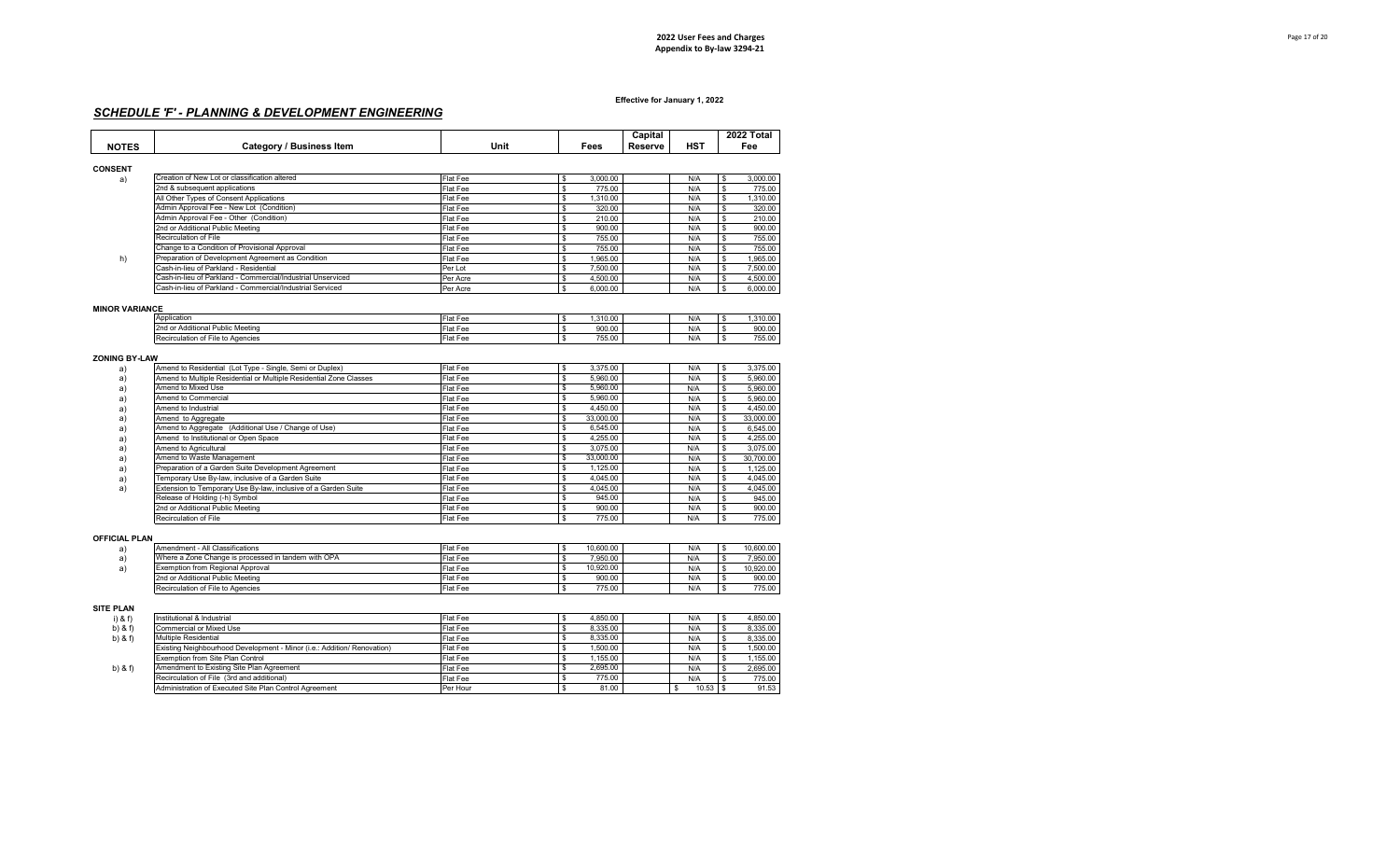## *SCHEDULE 'F' - PLANNING & DEVELOPMENT ENGINEERING*

|              |                                    |      |      | Capital |                 | 2022 Total |
|--------------|------------------------------------|------|------|---------|-----------------|------------|
| <b>NOTES</b> | <b>Business Item</b><br>َ ategoryک | Unit | Fees | Reserve | HS <sup>7</sup> | ≂ее        |

#### **PART LOT CONTROL**

| . .<br>$F^{\sim}$ | Created<br>Unit<br>Lot<br>∵ the<br>.                              | Created | 275.00<br>-21<br><u>073.UU</u> | N/A | 875.00 |
|-------------------|-------------------------------------------------------------------|---------|--------------------------------|-----|--------|
| $-1$              | ı Same Block<br>Lot/Unit C<br>Created 1<br>'tionai<br>Add<br>- 11 | Created | 330.00                         | N/A | 330.00 |

#### **SUBDIVISION**

| יוטוטו זשט  |                                                                       |                        |                 |                    |                 |
|-------------|-----------------------------------------------------------------------|------------------------|-----------------|--------------------|-----------------|
| a)          | Plan of Subdivision - Residential & Mixed Use                         | Flat Fee               | 14.410.00<br>S  | N/A                | 14.410.00       |
| a)          | Plan of Subdivision - Industrial & Other                              | Flat Fee               | 10.605.00       | N/A                | 10.605.00       |
|             | Plan of Subdivision - Clearance Letter for Issuance of Final Approval | Per Lot / Block / Unit | 30.00           | N/A                | 30.00           |
|             | 2nd or Additional Public Meeting                                      | Flat Fee               | 900.00          | N/A                | 900.00          |
|             | Change to a Condition of Draft Plan Approval                          | Flat Fee               | 1.240.00<br>S   | N/A                | .240.00         |
|             | Red-Line Revision to Draft Plan Approval                              | Flat Fee               | 1.240.00        | N/A                | 1.240.00        |
|             | Request to Extend Draft Plan Approval                                 | Flat Fee               | 990.00          | N/A                | 990.00          |
|             | Preparation of a Model Home Agreement                                 | Flat Fee               | 1,925.00        | N/A                | 1.925.00        |
| c)          | Preparation of a Pre-Servicing Agreement                              | Flat Fee               | 6.225.00        | N/A                | 6.225.00        |
| $c)$ & $e)$ | Preparation of a Subdivision Agreement                                | Flat Fee               | 6.540.00        | N/A                | 6.540.00        |
|             | Amendment to a Subdivision Agreement/ Pre-Servicing Agreement         | Flat Fee               | 3.415.00        | N/A                | 3.415.00        |
|             | Administration of Executed Subdivision Agreement                      | Per Hour               | 81.00           | $10.53$ \$<br>- \$ | 91.53           |
|             | Cash-in-lieu of Parkland - Residential                                | Per Lot / Block / Unit | Appraised Value | N/A                | Appraised Value |
|             | Cash-in-lieu of Parkland - Commercial / Industrial/Institutional      | Per Lot / Block / Unit | Appraised Value | N/A                | Appraised Value |

#### **CONDOMINIUM**

| a)          | Plan of Condominium - Residential & Mixed Use                               | Flat Fee               | <b>S</b><br>14.410.00 | N/A | \$.<br>14.410.00 |
|-------------|-----------------------------------------------------------------------------|------------------------|-----------------------|-----|------------------|
| a)          | Plan of Condominium - Industrial & Other                                    | Flat Fee               | 10.605.00             | N/A | 10.605.00<br>\$. |
|             | Plan of Condominium - Clearance Letter for Issuance of Final Approval       | Per Lot / Block / Unit | 30.00                 | N/A | 30.00            |
|             | Plan of Condominium - Where previously approved Site Plan Control Agreement | Flat Fee               | 1.015.00              | N/A | 1.015.00         |
|             | 2nd or Additional Public Meeting                                            | Flat Fee               | 900.00                | N/A | 900.00           |
|             | Change of Condition of Draft Plan Approval / Condo Description              | Flat Fee               | 1.240.00              | N/A | 1.240.00         |
|             | Red-Line Revision to Draft Plan Approval                                    | Flat Fee               | 1.240.00              | N/A | 1.240.00         |
|             | Request to Extend Draft Plan Approval                                       | Flat Fee               | 990.00                | N/A | 990.00           |
|             | Request to Exempt from Draft Plan of Condominium                            | Flat Fee               | 990.00                | N/A | 990.00           |
|             | Preparation of a Model Home Agreement                                       | Flat Fee               | 1.925.00              | N/A | 1.925.00         |
| c)          | Preparation of a Pre-Servicing Agreement                                    | Flat Fee               | 2.640.00              | N/A | 2.640.00         |
| $c)$ & $e)$ | Preparation of a Condominium Agreement                                      | Flat Fee               | 6.540.00              | N/A | 6,540.00         |
|             | Amendment to a Condominium Agreement                                        | Flat Fee               | 3.415.00              | N/A | 3.415.00         |
|             | Administration of Executed Condominium Agreement                            | Per Hour               | 81.00                 |     | 91.53            |
|             | Cash-in-lieu of Parkland - Residential                                      | Per Lot / Block / Unit | Appraised Value       | N/A | Appraised Value  |
|             | Cash-in-lieu of Parkland - Commercial / Industrial                          | Per Lot / Block / Unit | Appraised Value       | N/A | Appraised Value  |

### **MISCELLANEOUS**

| Green Energy Greater Than (>) 10 kW                            | Flat Fee                          | 5.565.00    | N/A   | 5,565.00    |
|----------------------------------------------------------------|-----------------------------------|-------------|-------|-------------|
| Green Energy Less Than or Equal To (<) or = 10 kW              | Flat Fee                          | 465.00      | N/A   | 465.00      |
| 2nd or Additional Public Meeting - Green Energy                | Flat Fee                          | 900.00      | N/A   | 900.00      |
| Telecommunications Tower                                       | Flat Fee                          | 5.565.00    | N/A   | 5,565.00    |
| 2nd or Additional Public Meeting - Telecommunication Tower     | Flat Fee                          | 900.00      | N/A   | 900.00      |
| Pre-Consultation Fee (Minor Variance - if required as per CAO) | Flat Fee                          | 110.00      | N/A   | 110.00      |
| Pre-Consultation Fee (all other planning applications)         | Flat Fee                          | 525.00      | N/A   | 525.00      |
| Administration Fee for Research, etc.                          | Minimum Fee                       | 107.00      | 13.91 | 120.91      |
|                                                                | For Each hour after first 2 hours | 72.00       | 9.36  | 81.36       |
| LPAT Fee (payable to Minister of Finance)                      | Per Appeal                        | as per LPAT | N/A   | as per LPAT |
| LPAT Referral Fee (payable to Township)                        | Per Appeal                        | 290.00      | N/A   | 290.00      |
| Encroachment Agreement                                         | Flat Fee                          | 2.250.00    | N/A   | 2.250.00    |
| Letter of Compliance - Zoning                                  | Flat Fee                          | 115.00      | N/A   | 115.00      |
| Cultural Heritage Impact Assessment (CHIA)                     | Flat Fee                          | 870.00      | N/A   | 870.00      |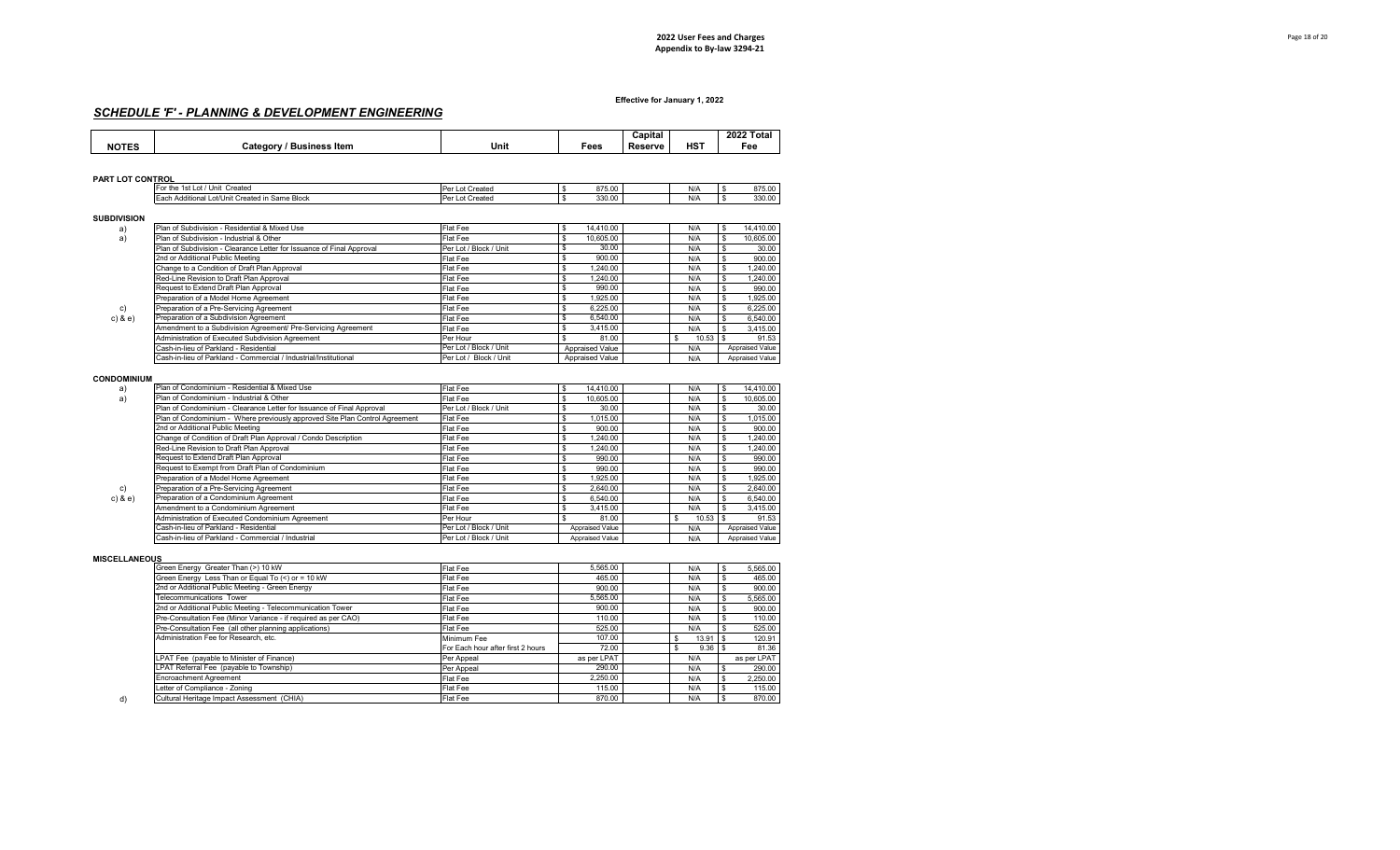### *SCHEDULE 'F' - PLANNING & DEVELOPMENT ENGINEERING*

|              |                                    |      |      | $\sim$<br>Capital |     | 2022 Total |
|--------------|------------------------------------|------|------|-------------------|-----|------------|
| <b>NOTES</b> | <b>Business Item</b><br>َ category | Unit | Fees | Reserve           | HST | Fee        |

#### **REFUNDABLE DEPOSITS**

| a) | <b>Standard Planning Applications</b>                               | 6.500.00                  | N/A | 6,500.00     |
|----|---------------------------------------------------------------------|---------------------------|-----|--------------|
| a) | <b>Complex Planning Applications</b>                                | 22.000.00                 | N/A | 22,000.00    |
| e) | Chargeable Recoveries - Subdivisions / Condominiums                 |                           |     | 10% value of |
|    |                                                                     | 10% value of Public Works | N/A | Public Works |
| b) | Site Plan Application Deposits - Commercial, Mixed Use & Multi Res. | 10.000.00                 | N/A | 10,000.00    |
| d) | <b>CHIA Deposit</b>                                                 | 5.000.00                  | N/A | 5,000.00     |
|    | Inspection Fees - Site Plans                                        | 1.500.00                  | N/A | 1,500.00     |
| g) | Administration Processing Fee                                       |                           |     | 11% of       |
|    |                                                                     | 11% of Consultant Expense |     | Consultant   |
| h) | Development Agreement Deposits                                      | 5.000.00                  | N/A | 5,000.00     |
|    | Site Plan Application Deposits - Institutional & Industrial         | 5,000.00                  | N/A | 5,000.00     |

#### **DOCUMENTS**

| Consolidated Official Plan  |  | 40.00 |  | $-$ 00<br>5.20 | 45.20 |
|-----------------------------|--|-------|--|----------------|-------|
| i Zoning Bv-law<br>General  |  | 20.00 |  | 2.60           | 22.60 |
| Guidelines<br>Urban Design⊣ |  | 15.00 |  | .95            | 16.95 |
| Development Status List     |  | 15.00 |  | . 95           | 16.95 |

#### **SITE ALTERATION**

| A. Site Alteration Fee - Alteration up to 1,000 m3:               |        |          |     |          |
|-------------------------------------------------------------------|--------|----------|-----|----------|
| Application Fee - Note (1)                                        |        | 635.00   | N/A | 635.00   |
| Approval Fee - Note (2)                                           | Per m3 | 0.32     | N/A | 0.32     |
| B. Site Alteration Fee - Alteration up to 1,001 m3: to 20,000 m3: |        |          |     |          |
| Application Fee - Note (1)                                        |        | 3.255.00 | N/A | 3.255.00 |
| Approval Fee - Note (2)                                           | Per m3 | 0.32     | N/A | 0.32     |
| C. Site Alteration Fee - Alteration 20,001 m3 and greater:        |        |          |     |          |
| Application Fee - Note (1)                                        |        | 3.255.00 | N/A | 3.255.00 |
| Approval Fee - Note (2)                                           | Per m3 | 0.32     | N/A | 0.32     |

#### **NOTES**

- a) The Refundable Deposit is due with the submission of an Official Plan/ Zoning By-law Amendment, Consent (new lot) or Plan of Subdivision/ Condominium application(s). Township Staff, based upon the type complexity of the matter, will determine whether the deposit will be a "standard" or "complex" amount. If at any time the Deposit held on account by the Township is reduced to a value of less than \$1,500 on a "standard" application, or \$3,000 on a "complex" application, Staff will request the Applicant to top up the Refundable Deposit to a value necessary to complete work on the file(s). All work will cease on the planning application(s) until such time as the Refundable Deposit Account is restored to a value satisfactory to the Township. All professional fees and disbursements associated with peer review or technical services associated with Legal, Engineering, Transportation, Hydrogeology, Environmental Sciences, Geotechnical, Noise & Vibration, Landscape Architecture and Urban Design disciplines (and other similar service) shall be withdrawn from the Refundable Deposit Account. The Township shall levy an Administration Processing Fee against the value of all expenses invoiced for peer review or technical services and withdraw these funds from the Refundable Deposit Account. Once all payments have been completed and the file(s) closed out, the residual of the Deposit Account will be refunded to the Applicant.
- b) & i) The Applicant will provide a Refundable Deposit with the submission of a Site Plan Control Agreement. This Deposit will be held on account by the Township to cover expenses associated with peer review or technical services for Legal, Engineering, Transportation, Hydrogeology, Environmental Sciences, Geotechnical, Noise & Vibration, Landscape Architecture and Urban Design disciplines (and other similar services), and, the Administration Processing Fee. Once all payments have been completed and the file is closed out, the residual of the Deposit Account will be refunded to the Applicant.
- c) The Applicant will provide a Refundable Deposit in the amount of \$30,000 with the request to prepare a Subdivision / Condominium Agreement, or, a Pre-Servicing Agreement. This Deposit will be held on account by the Township to cover expenses associated with peer review or technical services for Legal, Engineering, Transportation, Hydrogeology, Environmental Sciences, Geotechnical, Noise & Vibration, Landscape Architecture and Urban Design disciplines (and other similar services) and the Administration Processing Fee. The Township will levy an Administration Processing Fee against the value of all expenses invoiced for peer review or technical services and withdraw these funds from the Refundable Deposit Account. Once all payments have been completed and the file(s) are closed out, the residual of the Deposit Account will be refunded to the Applicant. If at anytime the Deposit held on account by the Township is reduced to a value of \$5,000 (approximate), Staff will request the Applicant to top up the Refundable Deposit Account to a value necessary to complete work on the file. All work will cease on the Agreement until such time as the Refundable Deposit Account is restored to a value satisfactory to the Township.
- d) Refundable Deposit is due with the submission of a CHIA in the amount of \$5,000. This deposit will be held on account by the Township to cover expenses associated with peer review services of the CHIA, and, the Administration Processing Fee. If at anytime the Deposit held on account by the Township is reduced to a value of \$1,500 (approximate), Staff will request the Applicant to top up the Refundable Deposit Account to a value necessary to complete work on the file. All work will cease on the Agreement until such time as the Refundable Deposit Account is restored to a value satisfactory to the Township. Once all payments have been completed and the file(s) are closed out, the residual of the Deposit account will be refunded to the Applicant.